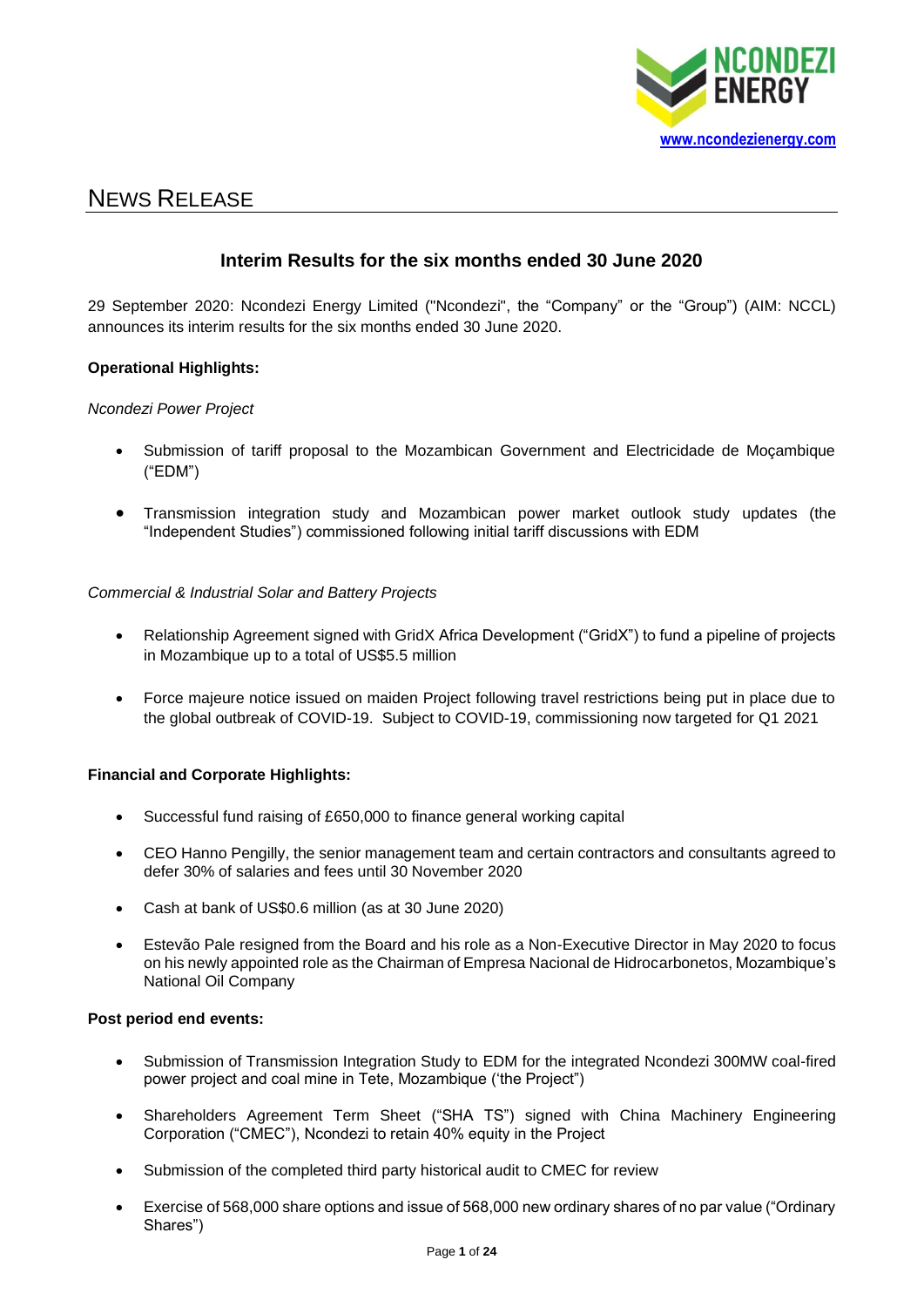

# **Financial highlights:**

|                        | 6 months to     | 6 months to  |
|------------------------|-----------------|--------------|
|                        | 30 June 2020    | 30 June 2019 |
|                        | <b>US\$'000</b> | US\$'000     |
| Loss for the period    | (1,216)         | (1,260)      |
| Loss per share – cents | (0.4)           | (0.4)        |
| Cash at bank           | 592             | 1,790        |

# **Enquiries**

For further information please visit www.ncondezienergy.com or contact:

| Ncondezi Energy                                   | Hanno Pengilly                                   | +27 (0) 71 362 3566   |
|---------------------------------------------------|--------------------------------------------------|-----------------------|
| Liberum Capital Limited<br>NOMAD & Joint Broker   | Scott Mathieson, Edward Thomas, Kane<br>Collings | +44 (0) 20 3100 2000  |
| Novum Securities Limited<br>Joint Broker          | Colin Rowbury                                    | +44 (0) 20 7399 9427  |
| Pimlico Advisory Ltd<br><b>Investor Relations</b> | Elizabeth Johnson                                | +44 (0) 777 56 55 927 |

Note:

The information contained within this announcement is deemed by the Company to constitute inside information as stipulated under the Market Abuse Regulation ("MAR"). Upon the publication of this announcement via Regulatory Information Service ("RIS"), this inside information is now considered to be in the public domain. If you have any queries on this, then please contact Hanno Pengilly, Chief Development Officer of the Company (responsible for arranging release of this announcement) on +27 (0) 71 362 3566.

# **About Ncondezi Energy**

Ncondezi is an African power development company with an advanced staged, integrated 300MW thermal coal power plant and mine project located in the Tete Province, Northern Mozambique.

The Company is focused on providing reliable, affordable and accessible baseload energy to Mozambique and secure against the effects of water drought and intermittency of new renewables. This project supports Mozambique's energy strategy of universal electricity access by 2030. According to the World Bank, only 30% of the Mozambican population had access to energy in 2017. The Ncondezi Project would provide 300MW of reliable and available power helping to close the infrastructure gap of the region and serving as a catalyst for economic development.

The power plant will be designed with state-of-the-art emissions controls technologies that will reduce local air pollutants, minimising the plant's impact on the environment and ensuring its compliance with the most stringent emission standards

In 2019, the Company entered into the Commercial and Industrial ("C&I") renewable and battery storage sector and in October 2019 announced its first investment in an off grid solar battery project. The Company has also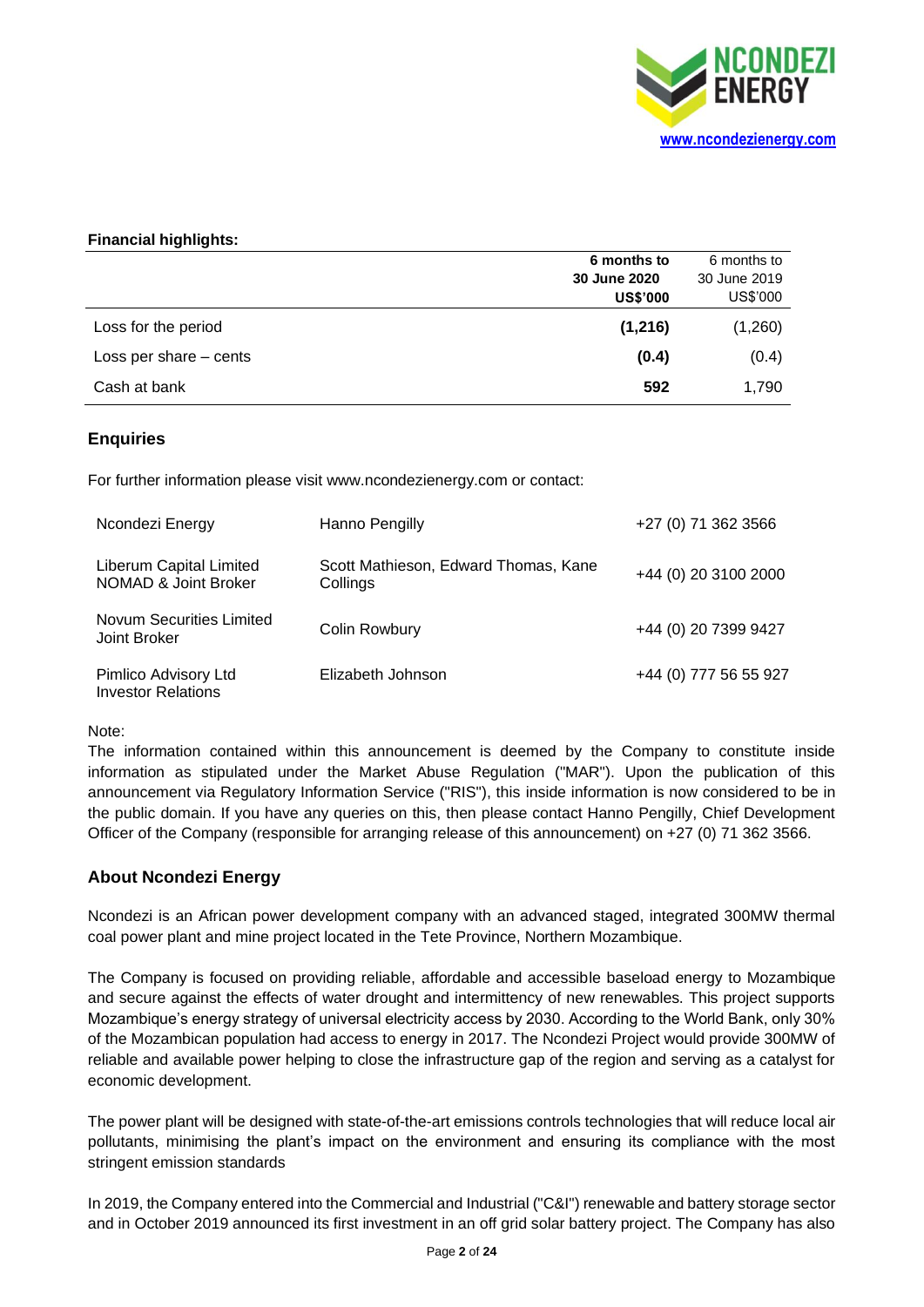

secured the right to fund a US\$5.5 million C&I Projects development pipeline in Mozambique through a Relationship Agreement with a C&I developer. The C&I Projects portfolio is held in a wholly owned subsidiary Ncondezi Green Power Holding Ltd ("NGP"). The move into the C&I solar and battery storage sector offers a significant opportunity for the Company to complement the existing large-scale baseload power project and access near-term low-risk annuity income streams which have significant growth potential.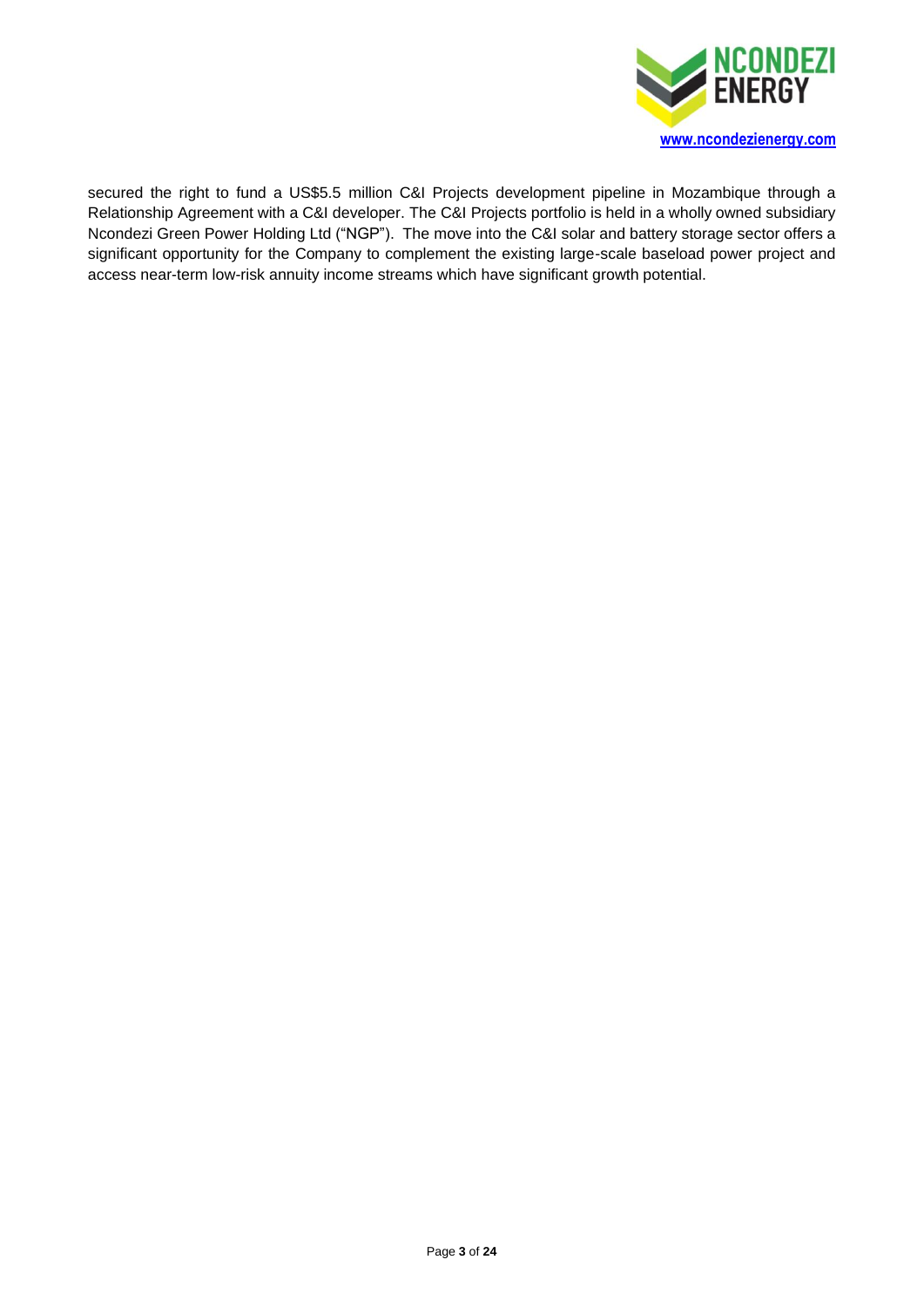

# **Chairman's Statement**

Dear Shareholder,

The first half of the 2020 financial year demonstrated continued progress at our integrated 300MW power and coal mine project despite the impact of the COVID-19 pandemic.

The Company delivered a key milestone with the submission of a formal tariff offer to EDM in March 2020. We believe the offer is commercially attractive being both competitive with existing gas power plants in Mozambique and over 10% lower than our previously agreed EDM tariff in 2015. In addition, based on the current model, Project economics remain compelling for investors, with potential average annualized EBIDTA of US\$175 million (nominal terms) and net equity cash flows over US\$1.9 billion (nominal terms) over the 25 year life of the Project (based on a project cost of US\$1.1 billion and 70% gearing). Ncondezi's 40% net equity cash flows could amount to US\$799 million (nominal terms) over the life of Project. These Project economics are subject to change following finalisation of tariff negotiations with EDM and finalising investment and financing terms but provide useful guidance on the potential scale of the Project.

The tariff submission would not have been possible without the support from our Partners CMEC and GE Steam Power ("GE"), who provided detailed Engineering, Procurement and Construction ("EPC") and Operations and Maintenance ("O&M") proposals for the construction and operation of the Project. CMEC also assisted in delivering indicative debt financing terms from a leading financial institution. The signing of the SHA TS with CMEC in August 2020 further reinforces this support, as well as providing confirmation that the Company will retain a 40% equity interest in the Project at Financial Close ("FC"). Following the announcement from GE on 21 September 2020 regarding their intention to exit the new build coal power market, the Company has held discussions with GE Steam Power and CMEC and confirms any potential impact on our project is not material to the project outcomes. In the event that a new technology partner is required, CMEC has put in place a contingency plan and compiled a preferred list of partners who are familiar with the Project. CMEC has indicated that such a process would take 1 month to complete if required.

For the rest of the 2020 financial year, we will be focused on finalising tariff negotiations with EDM and progressing the investment process with CMEC.

The EDM tariff negotiation process is well underway with initial discussions highlighting the need to update our existing Market Outlook and Transmission Integration studies, both of which required access to proprietary information from EDM. This is progressing well with the Transmission Integration Study completed and submitted to EDM for approval in August 2020 and the Market Outlook Study is expected to be submitted in October 2020. Neither are expected to have an impact on the Company's timetable to achieve FC in 2021. The Company expects to finalise tariff negotiations within 3 months of submission of the Market Outlook Study, taking into consideration the end of year holidays. Once approved the tariff offer will confirm the project economics and viability, allowing the development process to focus on finalising the Power Purchase Agreement ("PPA") and Power Concession Agreement ("PCA") ahead of FC.

The SHA TS outlined the investment conditions for CMEC to complete its 60% investment in the Project. Our focus is to agree the historical costs to be reimbursed to Ncondezi at FC and sign the EPC agreements before the end of 2020. A third party independent historical cost audit report has been completed and submitted to our partner, CMEC. Once the audit report is approved by both parties, the historical costs are expected be reimbursed as part of the Project capital cost at FC, providing a clear crystallisation of value for Ncondezi shareholders. Signing of the EPC agreements will provide further commitment from our Partners to deliver the Project. We expect to conclude the remaining investment conditions once the tariff has been approved.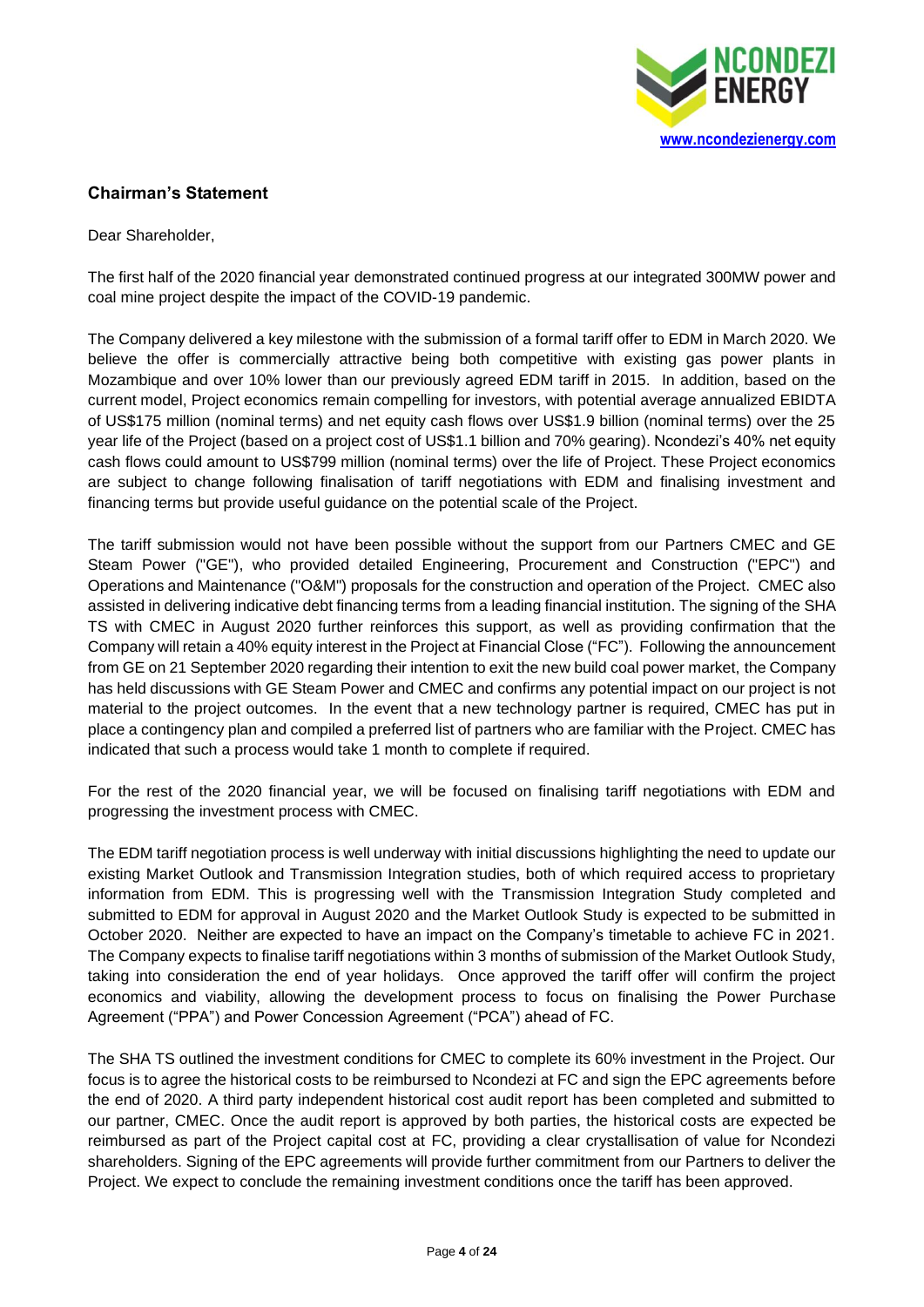

The Ncondezi project supports Mozambique's energy strategy of universal electricity access by 2030 – according to the World Bank, only 30% of the population had access to energy in 2017. The Project, once constructed, is expected to provide reliable and available power helping to close the infrastructure gap of the region and serving as a catalyst for economic development. The economic benefits of the Project include tax and royalty income over the life of the project, the creation of approximately 3,000 construction jobs and 800 permanent jobs during operation, as well as generating cost savings of up to 60% through avoiding more expensive forms of emergency generation currently in use. As a Company we are committed to ensuring that the project complies with the strictest emission standards and have designed the project with its environmental impact in mind, including the use of state-of-the-art emission control systems.

In addition to the main Project, the Company continues to advance its solar and battery storage strategy in the C&I sector in Mozambique. Our first solar plus battery storage project is under construction and expected to be commissioned in early Q1 2021 following delays caused by the COVID-19 travel restrictions. We believe this will be the first project of its type in Mozambique. In addition, we secured a right of first refusal to fund 100% of a US\$5.5 million Mozambican C&I pipeline through the signing of a binding Relationship Agreement with GridX in May 2020. Going forward, we plan to market this opportunity to investors with impact or sustainability focused investment mandates, and will target direct investment at the subsidiary level to protect existing Shareholders from further dilution. Discussions to date have been very positive with a renewed focus on sustainable investment opportunities in the post COVID-19 environment.

The Company believes the C&I solar and battery sector continues to represent a significant opportunity and the Relationship Agreement provides the Company with a phased and low risk entry point into the sector as we progress our flagship 300MW integrated coal to power project to FC.

As at 30 June 2020, the Company had cash reserves of approximately US\$0.6 million. Based upon projections, which are subject to the Shareholder Loan being converted, extended or restructured, the Group will be funded until Q4 2020. The Shareholder Loan matured on 30 November 2019 and the repayment amount due up to 21 September 2020 was US\$4.6 million which includes principal, rolled up premiums under the previous loans and interest, not taking into consideration further conversions. On 12 May 2020 the Company announced that it had received "in principle" support from all Shareholder Loan holders ("Lenders") to enter the loan restructuring and will target an extension of a further 12 months from the restructuring date. The Company remains confident of a positive outcome.

I would like to thank Estevão Pale for his invaluable support and guidance throughout his Directorship. We wish him well in his future role as Mozambique looks to become one of the world's largest producers of liquified natural gas. I would also like to thank the team and our Partners for their hard work during what has been a challenging time for everyone. They have continued to make excellent progress across all our workstreams, despite the travel restrictions in place. Finally my thanks go to our loyal Shareholder base for their support and patience and we look forward to providing further positive updates as we progress the Project to FC.

**Michael Haworth** Non-Executive Chairman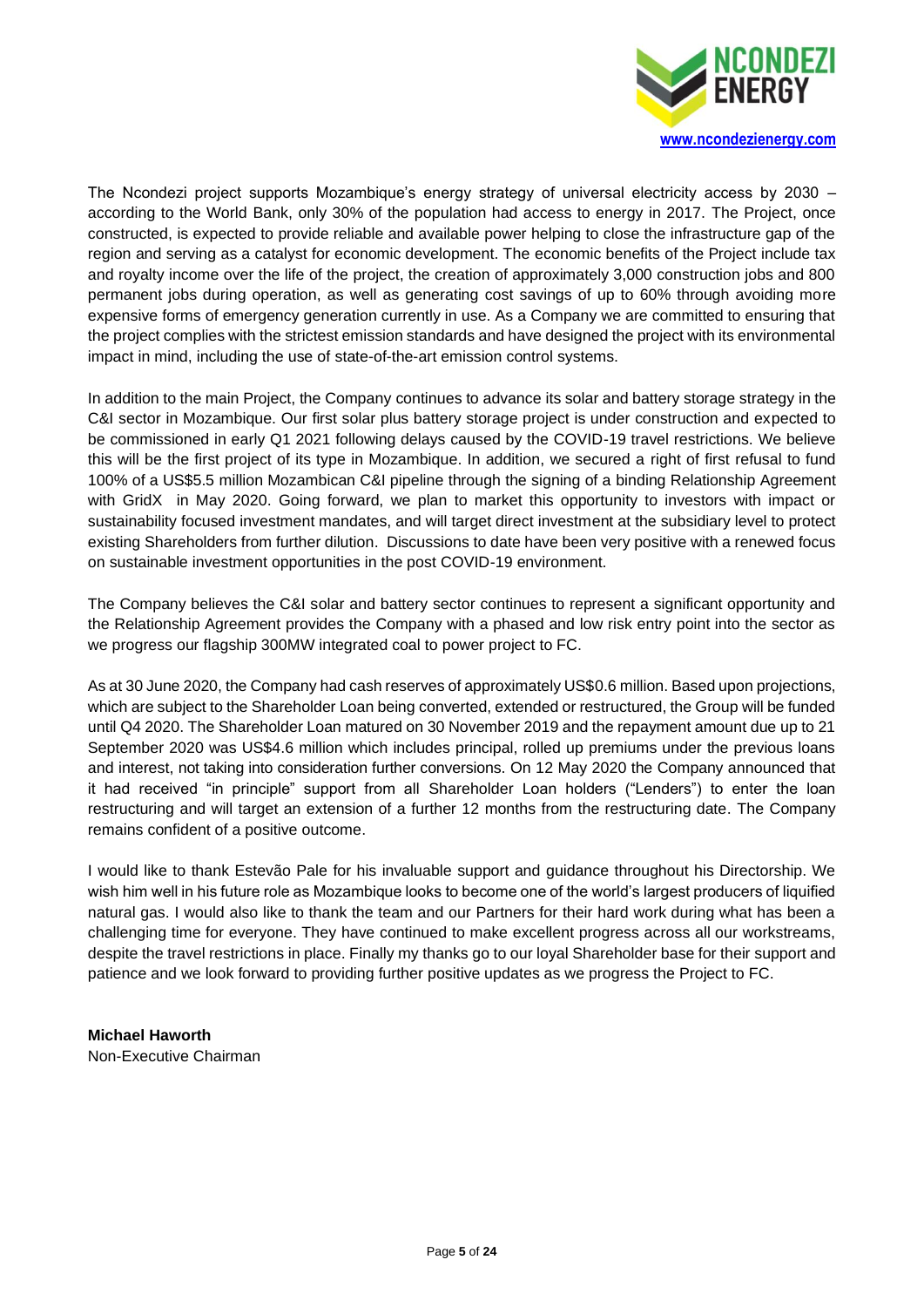

# **Operational and Financial Review**

Ncondezi is focused on the phased development of an integrated coal fired power plant and mine, commencing with 300MW first phase. The Project is located near Tete in northern Mozambique.

Ncondezi has also entered the captive solar and battery storage sector through a Relationship Agreement with GridX, to develop, build and operate power solutions for the African C&I sector.

# **Ncondezi Project**

# **Formal Tariff Submission**

As per the announcement on 31 March 2020, the Company submitted a formal tariff proposal to the Mozambican Government and EDM. The Proposal was supported by:

- Executed Joint development agreement ("JDA")
- EPC and O&M proposals from CMEC and GE;
- Indicative debt financing terms from a leading financial institution; and
- A Letter of Interest from a leading export credit agency

The proposal submission was the final milestone required to initiate tariff negotiations with EDM and the Mozambican Government. Once approved, the tariff offer will confirm the project economics and viability, allowing the development process to focus on finalising the PPA and PCA ahead of FC.

Following our initial discussions with EDM it was agreed the Company would update both the Transmission Integration Study and Market Outlook Study, both of which required access to proprietary information from EDM. The updated Transmission Integration Study has since been completed and submitted to EDM for review. It will be used by EDM to provide approval on the project transmission option to connect into the Mozambican grid. A first draft of the Market Outlook Study is expected in early October and submission to EDM is targeted in the same month. The Company expects to finalise tariff negotiations within 3 months of submission of the Market Outlook Study, taking into consideration the end of year holidays.

### **Shareholders Agreement Term Sheet**

As per the announcement on 28 August 2020, the Company signed the SHA TS with CMEC, confirming Ncondezi will retain a 40% equity interest in the project. The SHA TS sets out the agreed basis for the long form Shareholders Agreement and Subscription Agreements (the "Full Form Agreements"), which will be finalised between the parties once the investment conditions are met. The key principles agreed include:

- CMEC (or its affiliate) to subscribe for 60% equity in the Project following execution of the Full Form Agreements (subject to relevant corporate and regulatory approvals)
- Ncondezi to retain 40% equity participation in the Project
- Investment Conditions agreed for execution of Full Form Agreements
- CMEC and Ncondezi to fund agreed development costs from satisfaction of investment conditions up to FC on a 60:40 basis
- CMEC to lead debt financing process from Chinese financiers
- Defined governance and management structures for the Project
- Agreed that the board of the Project will consist of three Directors nominated by CMEC and two Directors nominated by Ncondezi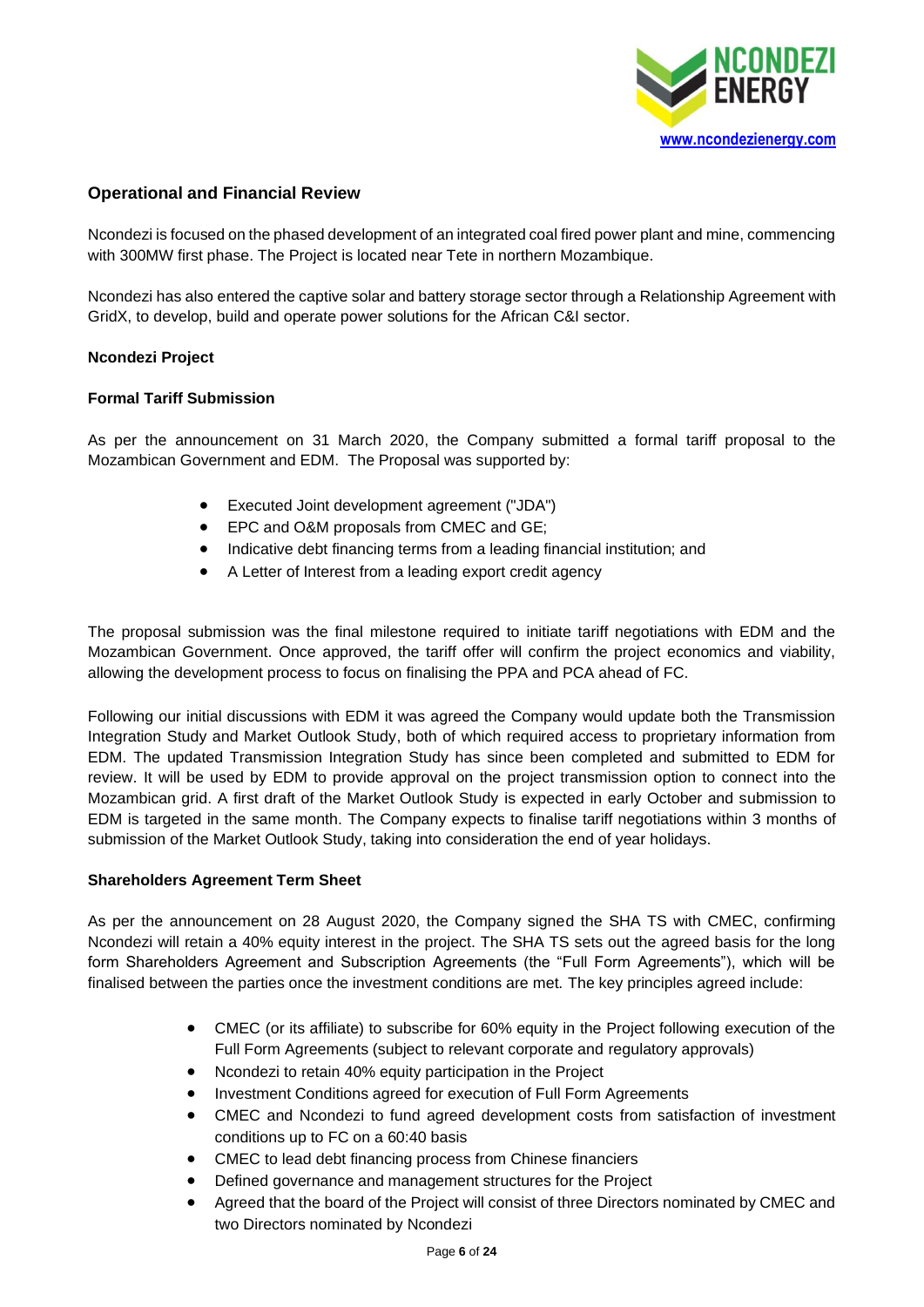

- The Board will appoint a senior management team after signing of the Shareholder Agreement but before FC when first drawdown of initial funds for construction commences
- The Shareholder Agreement is governed by and construed in accordance of English law

The Investment Conditions include:

- Approval of the tariff envelope by EDM
- Ncondezi historical costs agreed
- EPC Agreements signed
- O&M Agreements signed
- Agreement on the 60% subscription price to be paid by CMEC
- An adequate debt security package committed to by EDM and the Government of Mozambique meeting the requirements of investors and lenders
- Agreement reached on the Work Program and Budget for development costs until FC
- All relevant approvals attained

The SHA TS is based on and builds on the JDA signed in July 2019. Whilst the Full Form Agreements are being finalised, the JDA will remain in full force and effect. GE is not a signatory to the SHA TS but is the Project's technology partner. Following the announcement from GE on 21 September 2020 regarding their intention to exit the new build coal power market, the Company has held discussions with GE Steam Power and CMEC and confirms any potential impact on the project is not material to the project outcome. In the event that a new technology partner is required, CMEC has put in place a contingency plan and compiled a preferred list of partners who are familiar with the Project. CMEC has indicated that such a process would take 1 month to complete if required.

# **Historical Cost Audit**

As per the announcement on 29 September 2020, the Company submitted the historical cost audit report to CMEC for review. The audit report covers Ncondezi development expenditure on the mine and 300MW coalfired power project over the last 10 years and was completed by an international independent audit firm. The costs of carrying out the audit report have been covered by CMEC.

Once the audit report is approved by both parties, the historical costs will be reimbursed as part of the Project capital cost at financial close. Agreement on the historical costs to be reimbused is a key condition precedent for the full form shareholders agreement between Ncondezi and CMEC, and is in addition to the subscription price to be agreed for the 60% share in the Project and the Project developers fee.

# **Milestone Description Expected Completion Date** Ncondezi historical costs agreed Q4 2020 EPC Contract Execution Q4 2020 Transmission Integration Approval from EDM Q4 2020 Updated Market Study Q4 2020 Updated Feasibility Study Submitted to EDM Q4 2020 Finalisation of tariff negotiations Q4 2020 EDM Board Tariff Approval Q1 2021

# **Ncondezi Work Programme Timetable**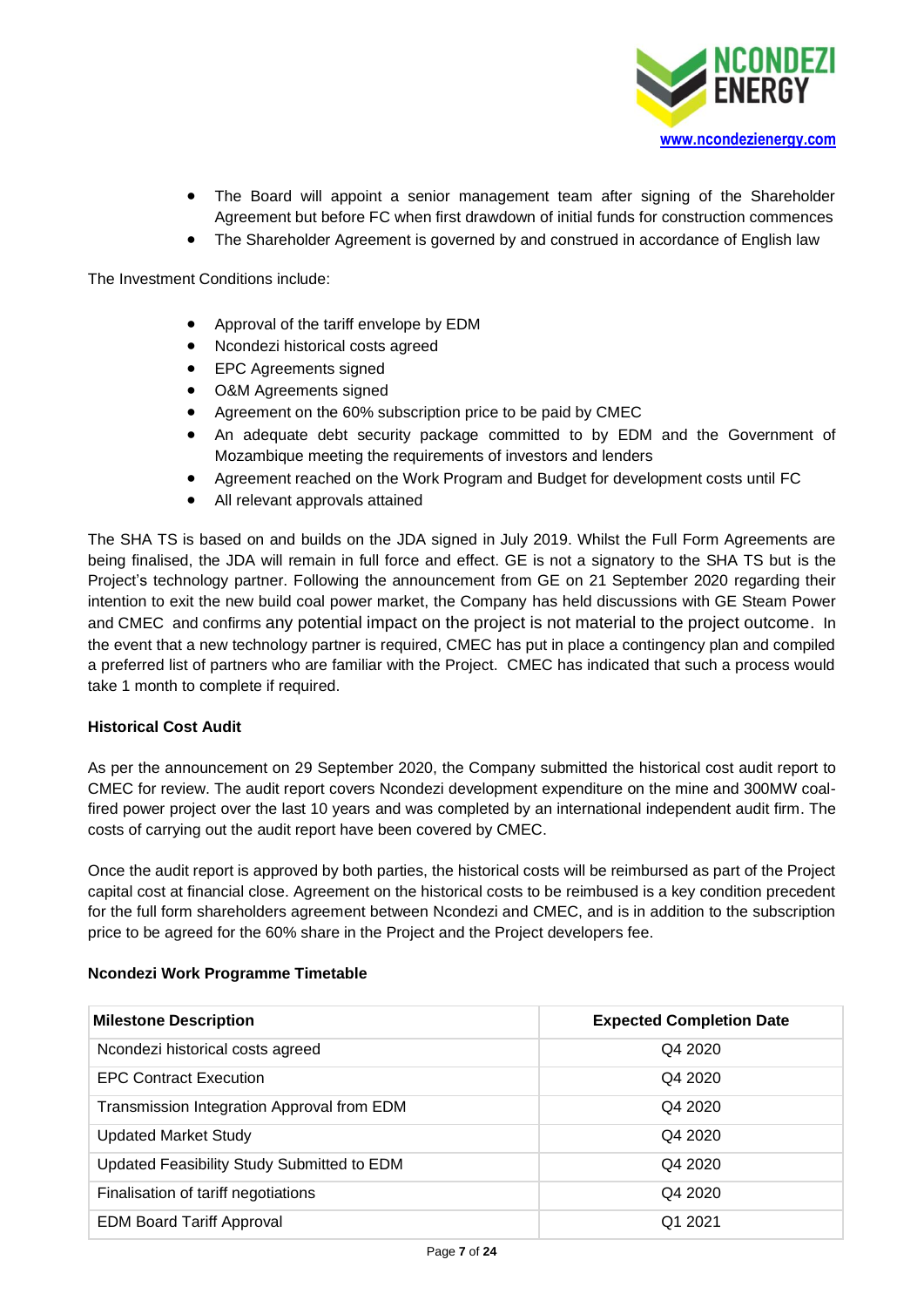

| Agreement on the 60% subscription price to be paid by CMEC | H <sub>1</sub> 2021 |
|------------------------------------------------------------|---------------------|
| PPA & PCA Initialling                                      | H <sub>1</sub> 2021 |
| <b>Financial Close</b>                                     | H <sub>2</sub> 2021 |
| Mine Commissioning                                         | H <sub>1</sub> 2024 |
| <b>Power Plant Commissioning</b>                           | H <sub>2</sub> 2024 |

# **C&I Solar**

# **Maiden C&I Solar and Battery Project**

Following the outbreak of COVID-19 travel restrictions were put in place by the Government of Mozambique. In April 2020 the Project offtaker for our maiden C&I solar and battery project in Mozambique, issued a force majeure notice to the Company due to the inability to provide site access for construction. The project has been placed on hold pending the lifting of travel restrictions and the Company continues to work closely with all parties involved. All major equipment remains in secure storage facilities ready for deployment when the restrictions are lifted. In the meantime we do not envisage incurring further construction costs until the force majeure notice is removed.

The Company continues to believe that the opportunity to replace existing energy solutions with a stable power supply that reduces emissions and lowers the cost of energy will become increasingly more important as C&I companies look to ensure security of supply post the COVID-19 crisis.

# **Relationship Agreement with GridX**

In May 2020, the Company announced that it had signed a binding Relationship Agreement with GridX giving Ncondezi the right of first refusal to fund up to US\$5.5 million of GridX developed projects in Mozambique.

# *Relationship Agreement Overview*

Under the agreement, GridX has identified 7 potential Projects under development with a combined potential installed PV capacity of 2.8MWp and 4.5 MWh battery storage. Capital costs range from US\$250,000 to US2.1 million. Should these Initial Projects meet a minimum set of KPIs required and Ncondezi exercise its right to fund, it would represent a potential annuity revenue stream of over US\$750,000 per annum.

Each project must meet a minimum set of KPIs before being presented to Ncondezi for funding. These minimum KPIs include:

- Project must be located in Mozambique;
- Project size between US\$100,000 and US\$10,000,000;
- Use of proven technology;
- Minimum post tax unlevered equity IRR of at least 10% to Ncondezi;
- Minimum credit requirements met;
- Bankable offtake denominated in US\$;
- Completion of credit checks on potential clients with additional credit support in place where required;
- Finalised EPC and O&M contracts in place; and
- All consents and permits required to start construction in place.

The Right of First Refusal ("ROFR") will be managed under a newly formed subsidiary NGP. Ncondezi will have the right to fund 100% of each Project's equity requirement, and Projects will be accessed for funding on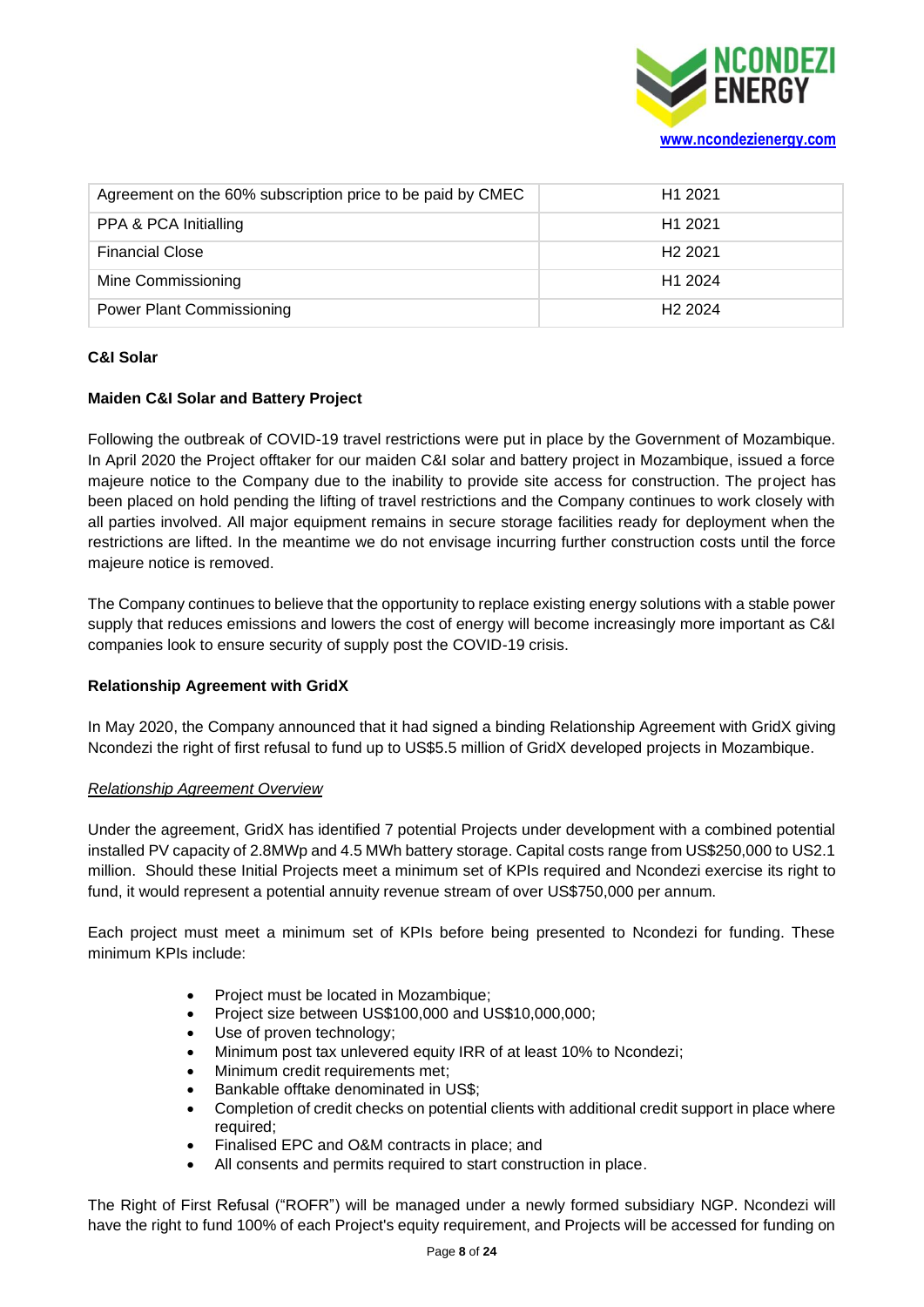

a project by project basis. Ncondezi will look to identify the optimal financing strategy for each Project, particularly with respect to securing funding at the NGP subsidiary level, and will look at both debt and equity options with gearing of up to 50%. Discussions with potential investors and debt providers to date have been positive as investment mandates and appetites to fund energy access and renewable power projects continues to grow.

The first Projects are anticipated to be presented for funding review during Q1 2021.

Even if a Project does meet the minimum KPIs, Ncondezi has the right not to fund that Project without any financial penalty. However, should Ncondezi elect not to fund any further Projects that meet the minimum KPIs, it will lose its ROFR over the remaining Projects. If a Project does not achieve the KPIs within the proposed time frame allocated, GridX has the ability to substitute that Project for alternative projects.

As part of the Relationship Agreement, GridX agreed to forego payment of the final amount of the GridX Fee (US\$130,000) payable under the previous arrangement. Other than the capped development fee and profit sharing fee which may be due to GridX if Ncondezi elects to fund a Project, there are no further cash payments to be made to GridX.

In addition, GridX AssetCo ("GridX SPV"), a special purpose vehicle setup specifically for the Company's first solar and battery storage project investment, has become a wholly owned subsidiary of NGP through the purchase of all GridX's A class shares at par value totalling US\$100. Following the acquisition, GridX no longer has any management or acquisition rights in the GridX SPV, but will continue to provide management services. Furthermore, GridX has agreed that as soon as it becomes the owner of any plant and materials relating to the first solar and battery project currently under construction, it shall immediately transfer ownership of such plant and material to GridX SPV for no additional consideration.

As part of its ordinary course business as a developer, GridX is entitled to a capped development fee for each Project that Ncondezi funds, included as part of the Project capital cost.

GridX is expected to provide O&M services for each of the Projects that achieves financial close in accordance with market-related commercial terms for projects of a similar nature, contracting directly with the power offtaker.

Certain incentives to encourage GridX to achieve the best returns for each Project, will be paid through a profit sharing mechanism where an equity IRR hurdle of above 10% is achieved by Ncondezi.

The Relationship Agreement will expire at the earlier of Ncondezi financing US\$5.5 million of Projects or 36 months from the date of the Relationship Agreement.

# **Shareholder Loan**

The Loan term expired on 30 November 2019 with no extensions or restructuring legally agreed as at period end. As such the Loan was as at period end, with interest of 12% continuing to be accrued on the outstanding balance.

As at 21 September 2020, the repayment amount due was US\$4.6 million which includes principal, rolled up premiums under the previous loans and interest.

The Company has received "in principle" support from all Lenders to enter the Loan restructuring proposal as set out below:

• 12 month extension on existing terms, including 12% annual interest rate and ability for Lenders to swap debt for equity in part or in full at a conversion price of 10.0p per share.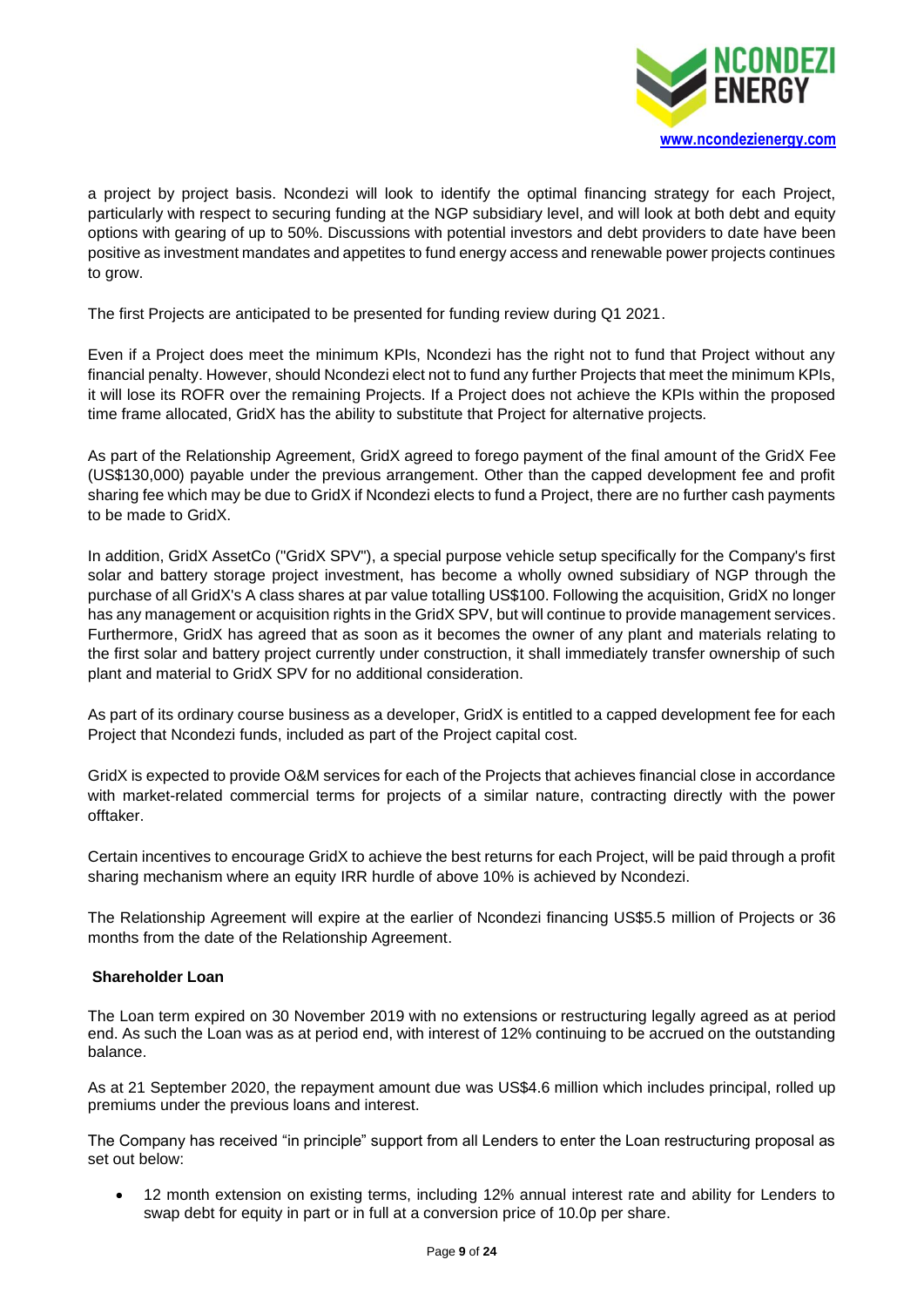

• A right for Ncondezi to pay off the original principal amount of the Loan along with conversion of all interest into Ncondezi shares on AIM at a 25% to 30% premium to the 30 day volume weighted average price ("VWAP").

The restructuring process is currently subject to the completion of key Lender internal approval from AFC, which has incurred delays from the impact of COVID-19.

On 26 November 2019 and reconfirmed on 20 May 2020, all Lenders, including AFC, indicated that they will not call in the Loan whilst the Restructuring is being finalised.

The Restructuring is subject to the Lenders agreeing to the documentation and the necessary related party transaction process being completed by the Company's Independent Directors.

# **Financial overview**

# **Results from operations**

The Group made a loss after tax for the period of US\$1.2 million compared to a loss of US\$1.3 million for the previous interim period. The basic loss per share for the interim period was 0.4 cents (2019 H1: 0.4 cents).

Expenses totalled US\$1.0 million (2019 H1: US\$0.9 million). This includes US\$0.8 million (2019 H1 US\$0.6 million) of administrative expenses and US\$0.2 million (2019 H1: US\$0.3 million) of share-based payment charge. Administrative expenses refer principally to professional fees and underlying administrative expenses related to advancing the integrated power, mining and C&I Projects.

During the period, US\$0.4 million expenditure was incurred on the development of the C&I projects.

### **Cash Flows**

The net cash outflow from operating activities for the interim period was US\$0.8 million (2019 H1: US\$0.5 million).

Net cash outflow from investing activities was US\$0.4 million (2019: US\$0.3 million) related to investment on C&I Projects.

Net cash inflow from financing activities was US\$1.0 million (2019: US\$2.2 million), mainly relating to an oversubscribed placing of US\$0.8 million for 21,666,666 ordinary shares in the Company at a price of 3.0 pence per ordinary share and US\$0.2 million Seritza Loan drawn down.

The Company also issued a total of 2,466,666 ordinary shares at the Placing Price of 3.0 pence per ordinary share for a further £74,000 being equal to the amounts owed to certain creditors.

The resulting period end cash held totalled US\$0.6 million (2019 H1: US\$1.8 million).

### **Outlook**

As at 30 June 2020 the Group had cash reserves of approximately US\$0.6 million. Based upon projections, which are subject to the Shareholder Loan being converted, extended and restructured and include corporate costs, deferrals of salaries of staff and consultant fees, project costs to progress the Project and planned expenditure related to a pipeline of C&I Projects, the Group is funded until Q4 2020. Projections do not include further funding of the initial C&I solar battery project, currently under construction and on hold due to COVID-19 restrictions. The Company will finalise its funding strategy for this project once the full impact of COVID-19 becomes clearer. The Company will focus on raising funding at the subsidiary level for future C&I Projects to ensure cash reserves are prioritised for the immediate funding needs of the main Project. The working capital facility expired on 30 June 2020, during the period US\$250,000 was drawn down.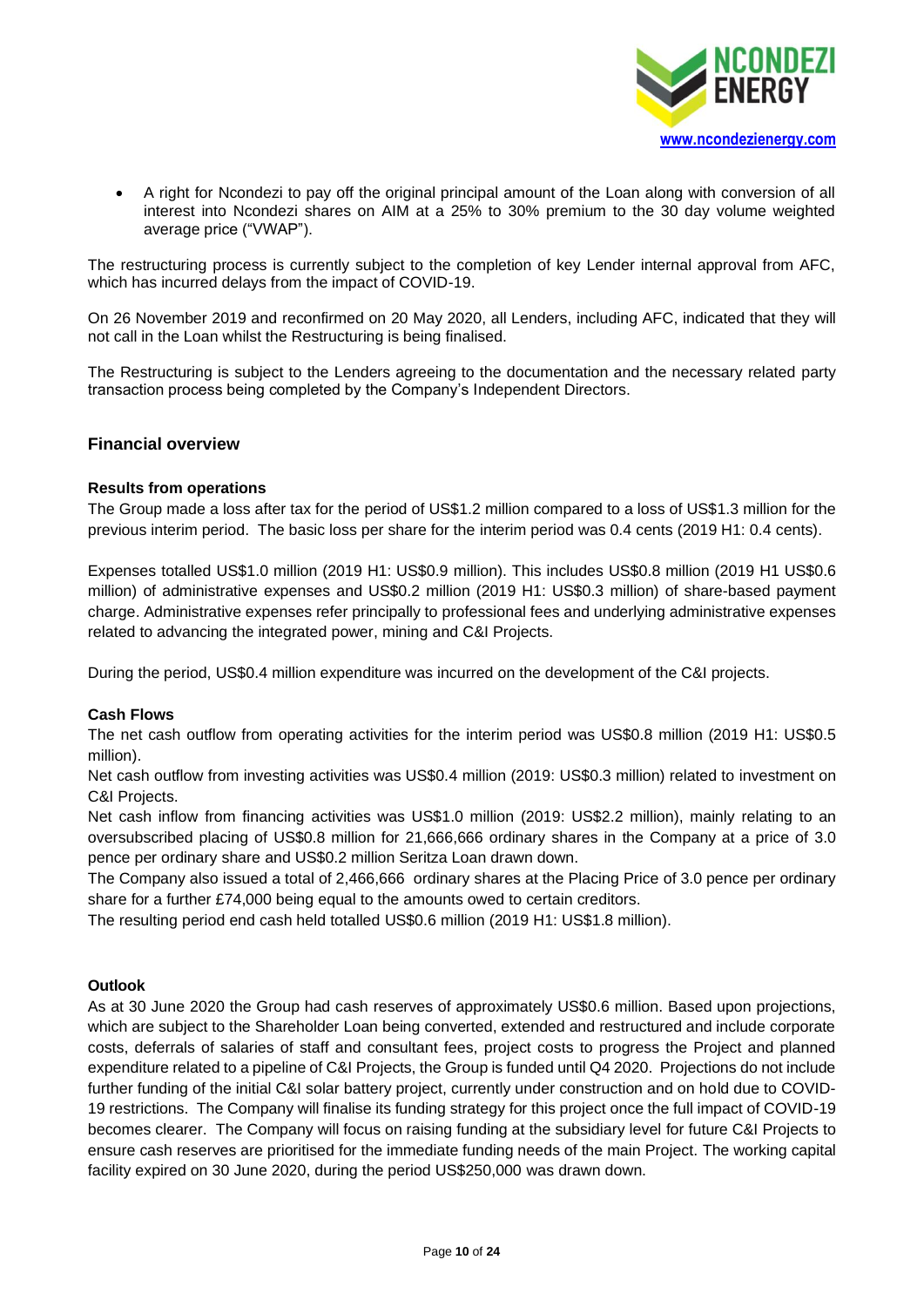

The Loan of US\$4.6 million as at 21 September 2020 (principal, historic redemption premium and interest) matured on 30 November 2019, and the Company is currently evaluating options to execute the restructuring process as proposed on 26 November 2019.

The Directors continue to explore options in respect of raising further funds to continue with the power plant and mine development programmes, as well as fund potential C&I Projects. At present there are no binding agreements in place and there can be no certainty as to the Group's ability to raise additional funding.

In addition, notwithstanding the Loan, further funding will be required as detailed above to meet operating cash flows under current forecasts beyond Q4 2020 or in the event of accelerated project advancement. The financial statements have been prepared on a going concern basis in anticipation of a positive outcome but it is important to highlight that there are no binding agreements in place and there can be no certainty that any of these initiatives will be successful.

These factors indicate the existence of a material uncertainty which may cast significant doubt about the Group's ability to continue as a going concern. The financial statements do not include the adjustments that would result if the Group was unable to continue as a going concern. Such adjustments would principally be the write down of the Group's non-current assets.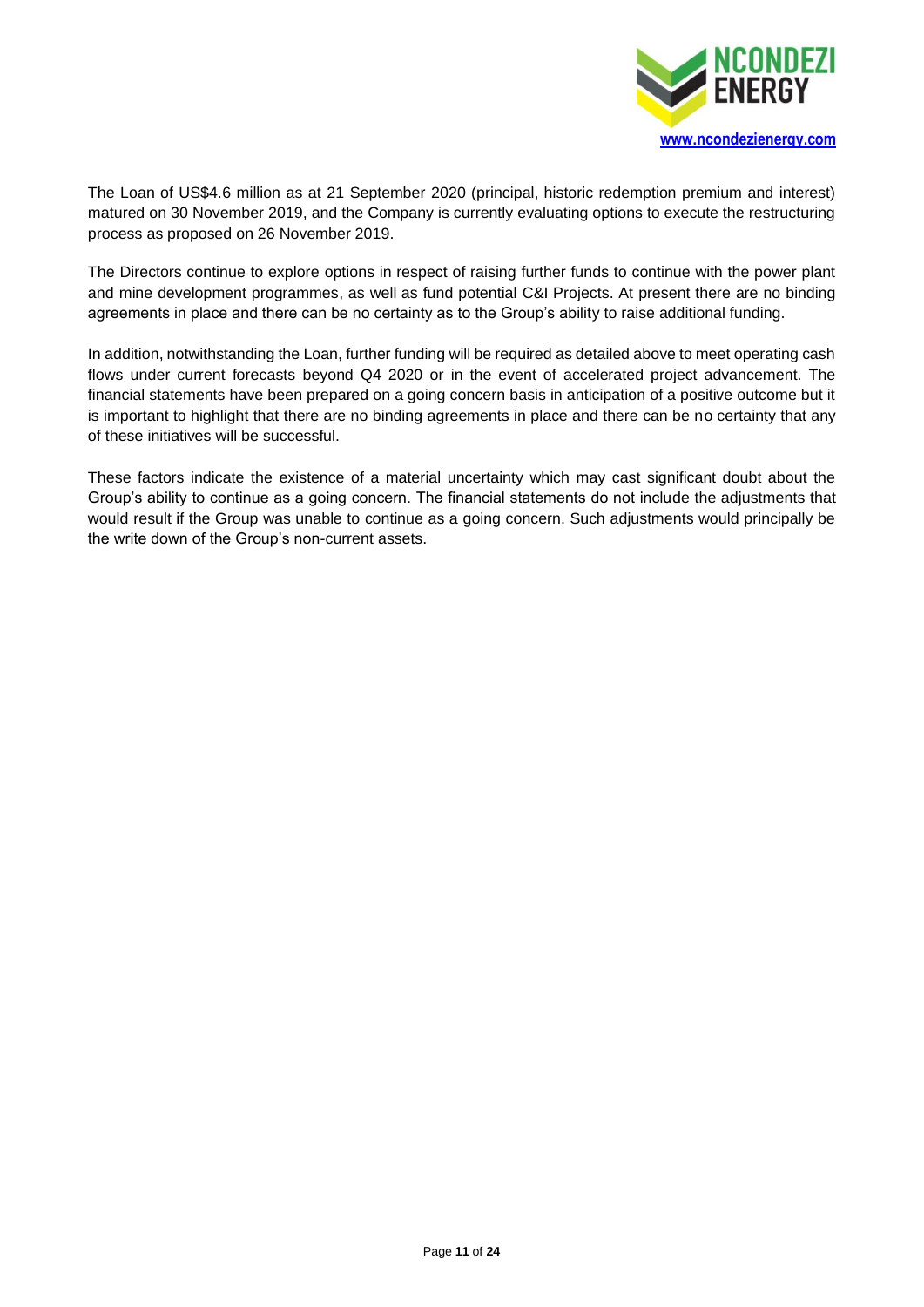

# **Consolidated statement of profit or loss and other comprehensive income for the six months ended 30 June 2020**

|                                                                     | <b>Note</b> | 6 months<br>ended<br>30 June<br>2020<br><b>Unaudited</b><br><b>US\$'000</b> | 6 months<br>ended<br>30 June<br>2019<br>Unaudited<br>US\$'000 | Year ended<br>31 December<br>2019<br>Audited<br>US\$'000 |
|---------------------------------------------------------------------|-------------|-----------------------------------------------------------------------------|---------------------------------------------------------------|----------------------------------------------------------|
| Other administrative expenses                                       |             | (820)                                                                       | (626)                                                         | (1,216)                                                  |
| Share-based payment charge                                          | 7           | (174)                                                                       | (252)                                                         | (402)                                                    |
| <b>Total administrative expenses and loss</b>                       |             |                                                                             |                                                               |                                                          |
| from operations                                                     |             | (994)                                                                       | (878)                                                         | (1,618)                                                  |
| Finance expense                                                     |             | (222)                                                                       | (382)                                                         | (680)                                                    |
| Loss for the period before taxation                                 |             | (1, 216)                                                                    | (1,260)                                                       | (2, 298)                                                 |
| Taxation                                                            |             |                                                                             |                                                               |                                                          |
| Loss and total comprehensive loss for the<br>period attributable to |             |                                                                             |                                                               |                                                          |
| equity shareholders of the parent company                           |             | (1, 216)                                                                    | (1,260)                                                       | (2, 298)                                                 |
| Loss per share expressed in cents                                   |             |                                                                             |                                                               |                                                          |
| <b>Basic and diluted</b>                                            | 2           | (0.4)                                                                       | (0.4)                                                         | (0.7)                                                    |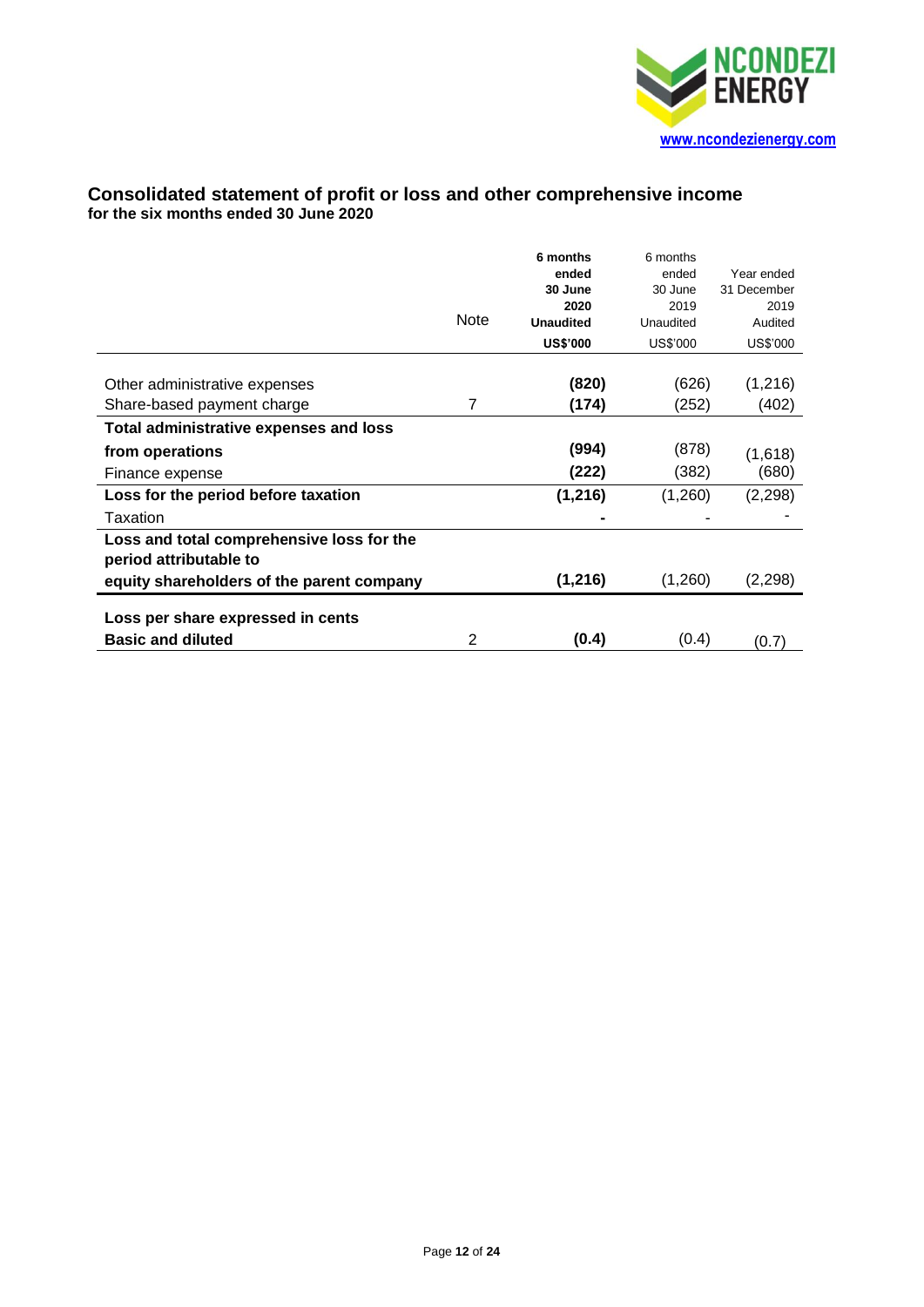

# **Consolidated statement of financial position**

**at 30 June 2020**

|                                      |             | 30 June<br>2020  | 30 June<br>2019 | 31 December<br>2019 |
|--------------------------------------|-------------|------------------|-----------------|---------------------|
|                                      | <b>Note</b> | <b>Unaudited</b> | Unaudited       | Audited             |
|                                      |             | <b>US\$'000</b>  | <b>US\$'000</b> | <b>US\$'000</b>     |
| <b>Assets</b>                        |             |                  |                 |                     |
| <b>Non-current assets</b>            |             |                  |                 |                     |
| Property, plant and equipment        | 3           | 19,391           | 18,239          | 19,263              |
| JV investments - C&I Projects        | 3           |                  | 318             | 769                 |
| <b>Total non-current assets</b>      |             | 19,391           | 18,557          | 19,032              |
|                                      |             |                  |                 |                     |
| <b>Current assets</b>                |             |                  |                 |                     |
| Trade and other receivables          |             | 21               | 34              | 26                  |
| Cash and cash equivalents            |             | 592              | 1,790           | 722                 |
| <b>Total current assets</b>          |             | 613              | 1,824           | 748                 |
| <b>Total assets</b>                  |             | 20,004           | 20,381          | 19,780              |
|                                      |             |                  |                 |                     |
| <b>Liabilities</b>                   |             |                  |                 |                     |
| <b>Current liabilities</b>           |             |                  |                 |                     |
| Trade and other payables             |             | 379              | 505             | 404                 |
| Loans and borrowings                 | 4           | 4,747            | 3,793           | 4,234               |
| Derivative financial liability       | 6           | 250              | 639             | 30                  |
| <b>Total current liabilities</b>     |             | 5,376            | 4,937           | 4,668               |
| <b>Total liabilities</b>             |             | 5,376            | 4,937           | 4,668               |
|                                      |             |                  |                 |                     |
| Capital and reserves attributable to |             |                  |                 |                     |
| shareholders                         |             |                  |                 |                     |
| Share capital                        | 5           | 93,218           | 92,104          | 92,660              |
| Retained earnings                    |             | (78, 590)        | (76, 660)       | (77, 548)           |
| <b>Total capital and reserves</b>    |             | 14,628           | 15,444          | 15,112              |
| <b>Total equity and liabilities</b>  |             | 20,004           | 20,381          | 19,780              |

Approved on behalf of the Board on 28 September 2020.

# **Michael Haworth**

Non-Executive Chairman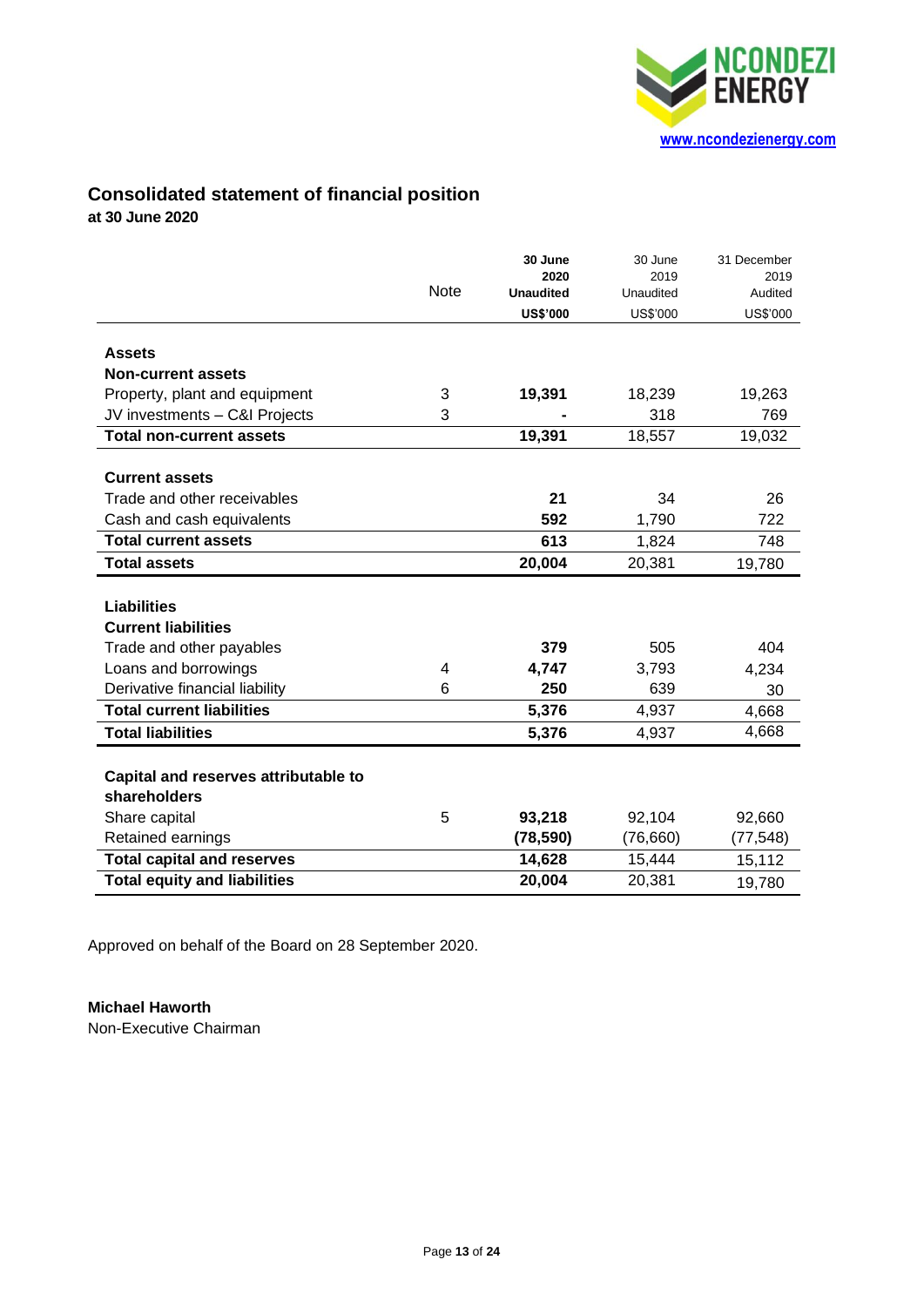

# **Consolidated statement of changes in equity**

**for the six months ended 30 June 2020**

|                                         |                                            | Foreign                                          |                                                |                          |
|-----------------------------------------|--------------------------------------------|--------------------------------------------------|------------------------------------------------|--------------------------|
|                                         |                                            | Currency                                         |                                                |                          |
|                                         | <b>Share</b><br>capital<br><b>US\$'000</b> | <b>Translation</b><br>reserve<br><b>US\$'000</b> | <b>Retained</b><br>earnings<br><b>US\$'000</b> | Total<br><b>US\$'000</b> |
| At 1 January 2020                       | 92,660                                     | -                                                | (77, 548)                                      | 15,112                   |
| Loss for the period                     |                                            |                                                  | (1, 216)                                       | (1, 216)                 |
| Total comprehensive loss for the period | $\blacksquare$                             |                                                  | (1, 216)                                       | (1, 216)                 |
| Issue of shares                         | 893                                        |                                                  |                                                | 893                      |
| Costs associated with issue of shares   | (335)                                      |                                                  |                                                | (335)                    |
| Equity settled share-based payment      | -                                          |                                                  | 174                                            | 174                      |
| At 30 June 2020 (Unaudited)             | 93,218                                     |                                                  | (78, 590)                                      | 14,628                   |

|                                          | <b>Share</b><br>capital<br><b>US\$'000</b> | Foreign<br>Currency<br><b>Translation</b><br>reserve<br><b>US\$'000</b> | <b>Retained</b><br>earnings<br><b>US\$'000</b> | Total<br><b>US\$'000</b> |
|------------------------------------------|--------------------------------------------|-------------------------------------------------------------------------|------------------------------------------------|--------------------------|
| At 1 January 2019                        | 88,796                                     |                                                                         | (75, 554)                                      | 13,242                   |
| Loss for the period                      |                                            |                                                                         | (1,260)                                        | (1,260)                  |
| Total comprehensive loss for the period  |                                            |                                                                         | (1,260)                                        | (1,260)                  |
| Issue of shares                          | 2,380                                      |                                                                         |                                                | 2,380                    |
| Costs associated with issue of shares    | (213)                                      |                                                                         |                                                | (213)                    |
| Exercise of share options                | 98                                         |                                                                         | (98)                                           |                          |
| Shareholders Loan conversion into equity | 935                                        |                                                                         |                                                | 935                      |
| Exercise of warrants                     | 108                                        |                                                                         |                                                | 108                      |
| Equity settled share-based payment       |                                            |                                                                         | 252                                            | 252                      |
| At 30 June 2019 (Unaudited)              | 92,104                                     |                                                                         | (76, 660)                                      | 15,144                   |

|                                          | <b>Share</b><br>capital<br><b>US\$'000</b> | Foreign<br>Currency<br><b>Translation</b><br>reserve<br><b>US\$'000</b> | <b>Retained</b><br>earnings<br><b>US\$'000</b> | Total<br><b>US\$'000</b> |
|------------------------------------------|--------------------------------------------|-------------------------------------------------------------------------|------------------------------------------------|--------------------------|
| At 1 January 2019                        | 88,796                                     |                                                                         | (75,554)                                       | 13,242                   |
| Loss for the period                      |                                            |                                                                         | (2, 298)                                       | (2, 298)                 |
| Total comprehensive loss for the period  |                                            |                                                                         | (2, 298)                                       | (2, 298)                 |
| Issue of shares                          | 2,380                                      |                                                                         |                                                | 2,380                    |
| Costs associated with issue of shares    | (213)                                      |                                                                         |                                                | (213)                    |
| Exercise of share options                | 98                                         |                                                                         | (98)                                           |                          |
| Shareholders Loan conversion into equity | 1,344                                      |                                                                         |                                                | 1,344                    |
| Exercise of warrants                     | 255                                        |                                                                         |                                                | 255                      |
| Equity settled share-based payment       |                                            |                                                                         | 402                                            | 402                      |
| At 31 December 2019                      | 96,660                                     |                                                                         | (77,548)                                       | 15,112                   |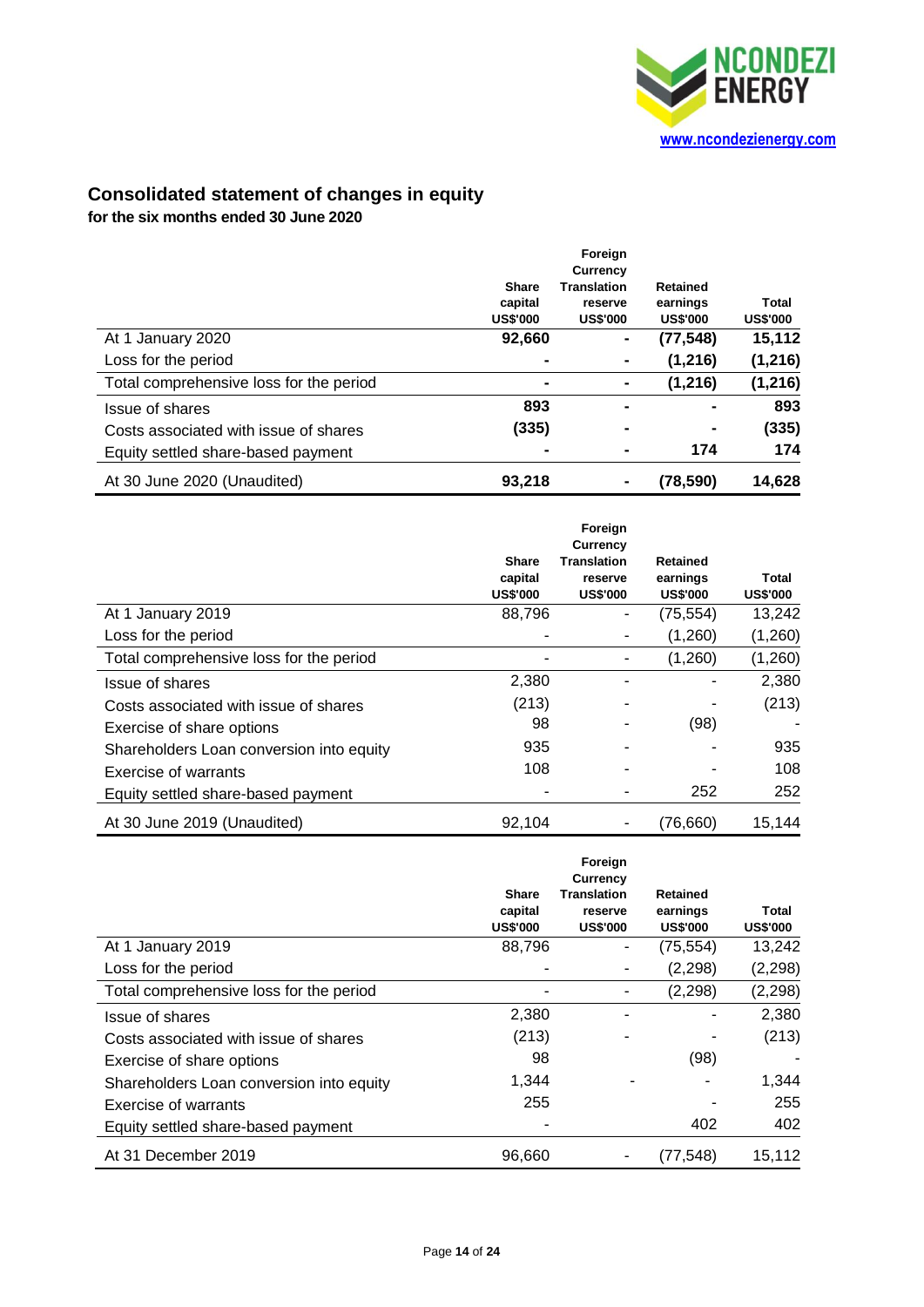

# **Consolidated statement of cash flows**

**for the six months ended 30 June 2020**

|                                                      | 6 months to<br>30 June | 6 months to<br>30 June | Year ended<br>31 December |
|------------------------------------------------------|------------------------|------------------------|---------------------------|
|                                                      | 2020                   | 2019                   | 2019                      |
|                                                      | <b>Unaudited</b>       | Unaudited              | Audited                   |
|                                                      | <b>US\$'000</b>        | US\$'000               | US\$'000                  |
| Cash flow from operating activities                  |                        |                        |                           |
| Loss before taxation                                 | (1, 216)               | (1,260)                | (2, 298)                  |
| Adjustments for:                                     |                        |                        |                           |
| Finance expense                                      | 222                    | 382                    | 680                       |
| Share based payments charge                          | 174                    | 252                    | 402                       |
| Unrealised foreign exchange movements                | 1                      | 1                      |                           |
| Reversal of accrual                                  |                        |                        | (150)                     |
| Depreciation and amortization                        | 34                     | 33                     | 67                        |
| Net cash flow from operating activities before       |                        |                        |                           |
| changes in working capital                           | (785)                  | (592)                  | (1,299)                   |
| (Decrease)/increase in payables                      | (25)                   | 24                     | 73                        |
| Decrease in receivables                              | 5                      | 20                     | 28                        |
| Net cash flow used in operating activities before    | (805)                  | (548)                  | (1, 198)                  |
| tax                                                  |                        |                        |                           |
| Income taxes paid                                    |                        | $\blacksquare$         |                           |
| Net cash flow used in operating activities after tax | (805)                  | (548)                  | (1, 198)                  |
| <b>Investing activities</b>                          |                        |                        |                           |
| Power development costs capitalized                  |                        |                        | (58)                      |
| Mine exploration and evaluation costs capitalised    | (9)                    |                        |                           |
| <b>C&amp;I Projects</b>                              | (384)                  | (318)                  | (769)                     |
| Net cash flow used in investing activities           | (393)                  | (318)                  | (827)                     |
|                                                      |                        |                        |                           |
| <b>Financing activities</b>                          |                        |                        |                           |
| Issue of ordinary shares                             | 893                    | 2,380                  | 2,380                     |
| Cost of share issue                                  | (75)                   | (213)                  | (213)                     |
| Short Term Loan (Seritza Ltd)                        | 250                    |                        |                           |
| Warrants exercised                                   |                        | 65                     | 156                       |
| Net cash flow from financing activities              | 1,068                  | 2,232                  | 2,323                     |
| Net decrease in cash and cash equivalents in the     | (130)                  | 1,366                  | 298                       |
| period                                               |                        |                        |                           |
| Cash and cash equivalents at the beginning of the    | 722                    | 424                    | 424                       |
| period                                               |                        |                        |                           |
| Cash and cash equivalents at the end of the period   | 592                    | 1,790                  | 722                       |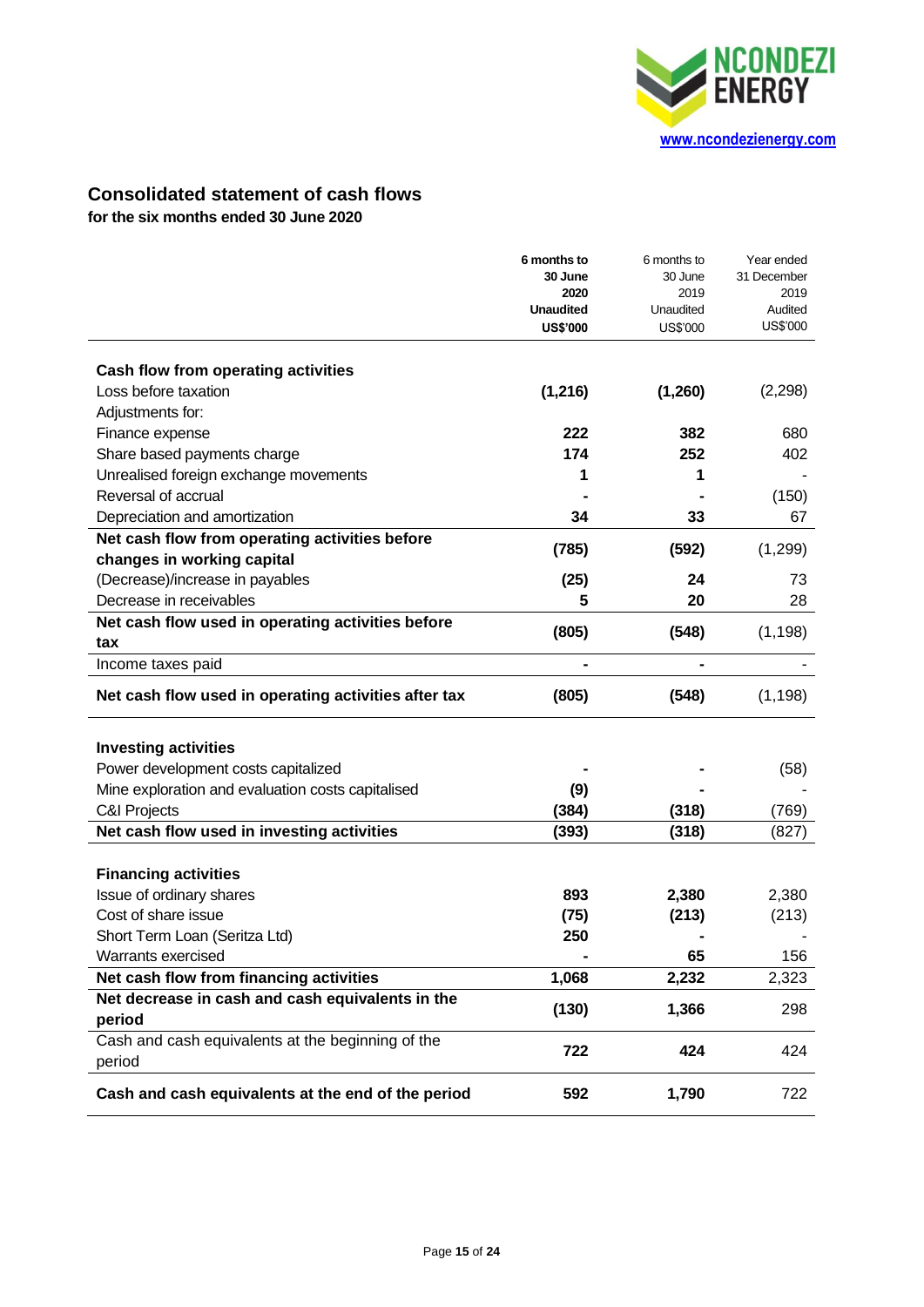

# **Notes to the consolidated financial information**

# **1. Basis of preparation**

The consolidated interim financial statements have been prepared using policies based on International Financial Reporting Standards, International Accounting Standards and Interpretations (collectively "IFRS") issued by the International Accounting Standards Board ("IASB") as adopted for use in the EU. The consolidated interim financial statements have been prepared using the accounting policies which will be applied in the Group's financial statements for the year ended 31 December 2020.

The consolidated interim financial statements for the period 1 January 2020 to 30 June 2020 are unaudited and incorporate unaudited comparative figures for the interim period 1 January 2019 to 30 June 2019 and extracts from the audited financial statements for the year to 31 December 2019. It does not include all disclosures that would otherwise be required in a complete set of financial statements and should be read in conjunction with the 2019 Annual Report. The comparative financial information for the year ended 31 December 2019 in this interim report does not constitute statutory accounts for that year. The auditors' report on those accounts was unqualified and included an emphasis of matter drawing attention to the importance of disclosures made in the annual report regarding going concern.

The same accounting policies, presentation and methods of computation are followed in the consolidated financial statements as were applied in the Group's latest annual audited financial statements except that in the current financial year, the Group has adopted a number of revised Standards and Interpretations. However, none of these has had a material impact on the Group's reporting.

In addition, the IASB has issued a number of IFRS and IFRIC amendments or interpretations since the last annual report was published. It is not expected that any of these will have a material impact on the Group.

# **Going concern**

As at period end the Group had cash reserves of approximately US\$0.6 million. Based upon projections, which are subject to the Shareholder Loan being converted, extended and restructured and include corporate costs, deferrals of salaries of staff and consultant fees, project costs to progress the Project and planned expenditure related to a pipeline of C&I Projects, the Group is funded until Q4 2020. Projections do not include further funding of the initial C&I solar battery project, currently under construction and on hold due to COVID-19 restrictions. The Company will finalise its funding strategy for this project once the full impact of COVID-19 becomes clearer. The working capital facility expired on 30 June 2020, during the period US\$250,000 was drawn down. The Loan of US\$4.6 million as at 21 September 2020 (principal, historic redemption premium and interest) matured on 30 November 2019, and the Company is currently evaluating options to execute the restructuring process as proposed on 26 November 2019 and the confirmation of the Loan Holders on 20 May 2020.

The restructuring process is currently waiting for key Lender internal approval from AFC, which has incurred recent delays due to the impact of COVID-19. Despite the delays AFC has indicated that it is supportive of the Restructuring however, there can be no certainty that the holders of the Shareholder Loan will agree to an extension or restructure or the terms on which they will agree to do so.

In addition, notwithstanding the Shareholder Loan, further funding will be required as detailed above to meet operating cash flows under current forecasts or in the event of accelerated project advancement.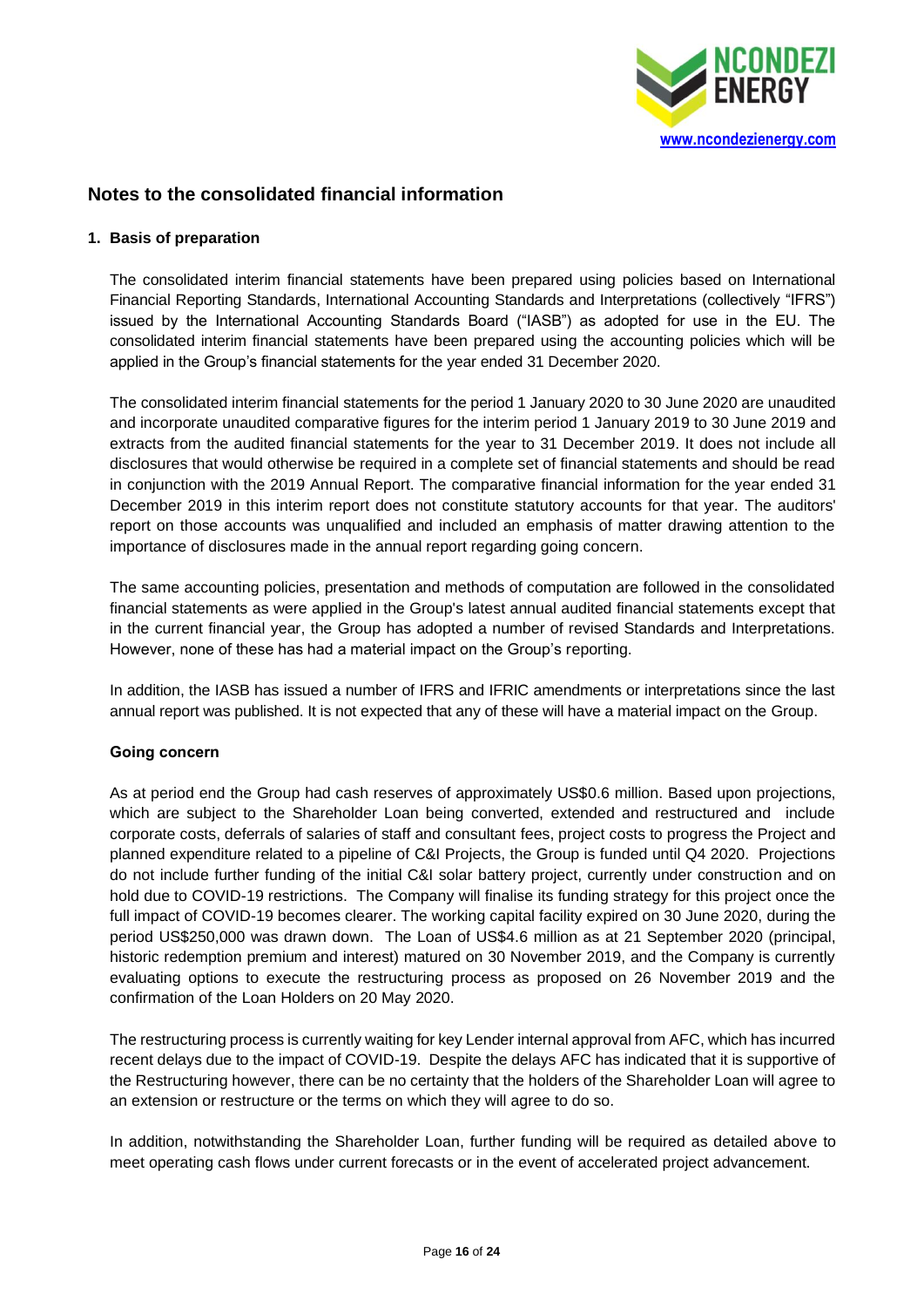

The Directors continue to explore options in respect of raising further funds to continue with the power plant and mine development programmes as well as C&I Projects. At present there are no binding agreements in place and there can be no certainty as to the Group's ability to raise additional funding.

The COVID-19 pandemic represents a risk to a number of aspects of the Group's business, including lack of access to the Projects and in person meetings with the Project Partners, Government, EDM and potential finance partners which may cause a delay to the Projects. There remains considerable uncertainty relating to the pandemic duration and its impact. The Group continues to closely monitor the impacts on its projects and to develop appropriate response plans. There is also a significant uncertainty as regards to the ability of the Group to raise funds in the current market conditions due to the COVID-19 pandemic which may result in the Group having to raise funds at whatever terms are available at the time.

The financial statements have been prepared on a going concern basis in anticipation of a positive outcome but it is important to highlight that there are no binding agreements in place. These factors indicate the existence of a material uncertainty which may cast significant doubt about the Group's ability to continue as a going concern. The financial statements do not include the adjustments that would result if the Group was unable to continue as a going concern. Such adjustments would principally be the write down of the Group's non-current assets.

# **2. Loss per share**

Basic loss per share is calculated by dividing the loss attributable to the ordinary shareholders by the weighted average number of ordinary shares outstanding during the period.

Share incentives were outstanding at the end of the period that could potentially dilute basic earnings per share in the future. However, due to losses incurred during the current period, the impact of these incentives would not be dilutive.

|                                |                 |             | <b>Unaudited</b><br>30 June 2020 | Unaudited<br>30 June 2019 |             |         | Audited<br>31 December 2019 |             |           |
|--------------------------------|-----------------|-------------|----------------------------------|---------------------------|-------------|---------|-----------------------------|-------------|-----------|
|                                |                 | Weighted    |                                  |                           | Weighted    |         |                             | Weighted    |           |
|                                |                 | average     | Per                              |                           | average     | Per     |                             | average     |           |
|                                |                 | number of   | share                            |                           | number of   | share   |                             | number of   | Per share |
|                                | Loss            | shares      | amount                           | Loss                      | shares      | amount  | Loss                        | shares      | amount    |
|                                | <b>US\$'000</b> | (thousands) | (cents)                          | US\$'000                  | (thousands) | (cents) | US\$'000                    | (thousands) | (cents)   |
| <b>Basic</b><br>and<br>diluted |                 |             |                                  |                           |             |         |                             |             |           |
| <b>EPS</b>                     | (1,216)         | 327,115     | (0.4)                            | (1,260)                   | 299,518     | (0.4)   | (2, 298)                    | 312,117     | (0.7)     |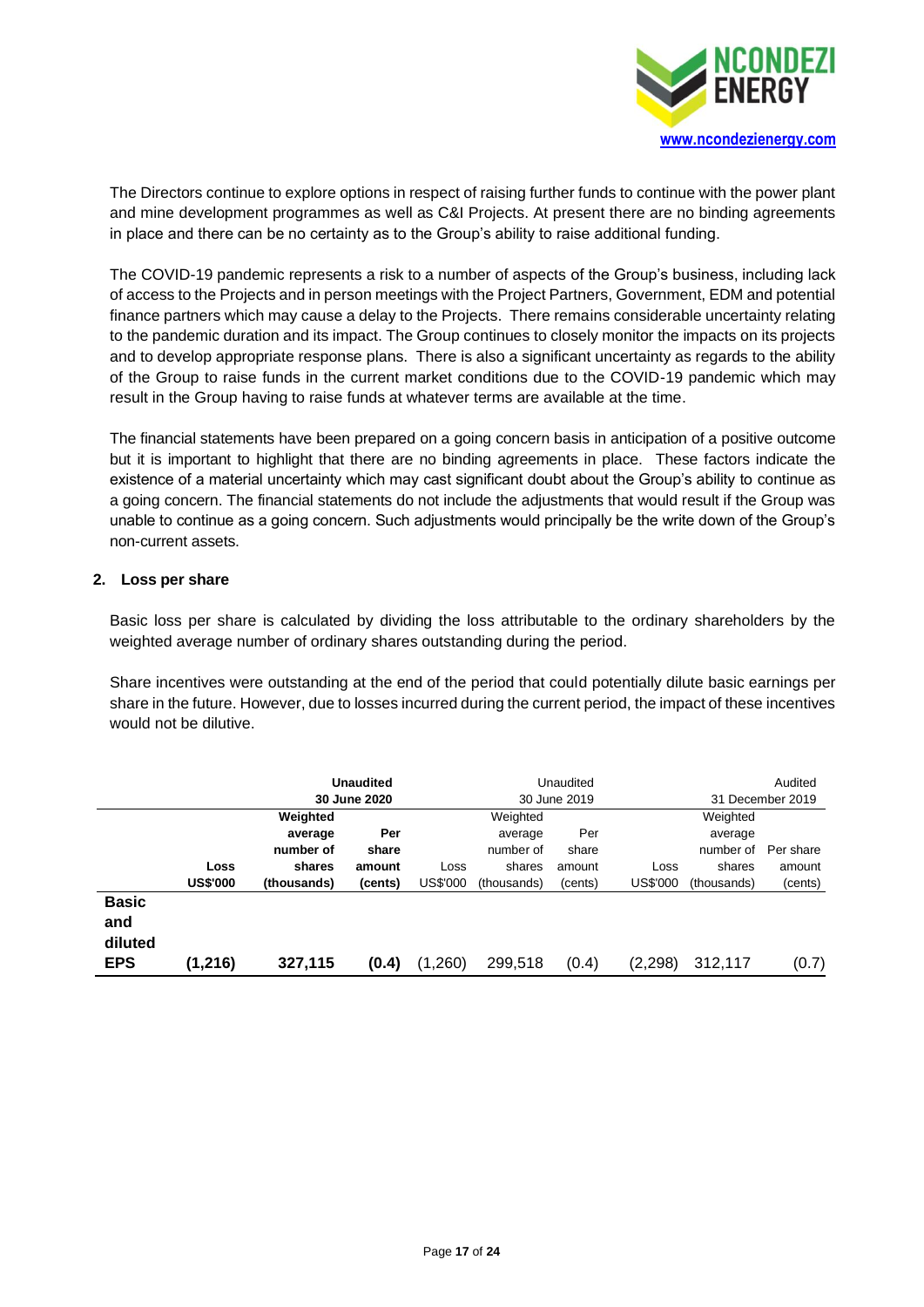

# **3. Property, plant and equipment**

|                                 | C&I<br>Projects<br><b>US\$'000</b> | Power<br>assets<br><b>US\$'000</b> | Mining<br>assets<br><b>US\$'000</b> | <b>Buildings</b><br>US\$'000 | Plant and<br>Equip.<br><b>US\$'000</b> | Other<br><b>US\$'000</b> | Total<br><b>US\$'000</b> |
|---------------------------------|------------------------------------|------------------------------------|-------------------------------------|------------------------------|----------------------------------------|--------------------------|--------------------------|
| Cost                            |                                    |                                    |                                     |                              |                                        |                          |                          |
| At 1 January 2020               |                                    | 9,520                              | 7,661                               | 1,277                        | 35                                     | 718                      | 19,211                   |
| <b>Additions</b>                | 1,153                              |                                    | 9                                   |                              |                                        |                          | 1,162                    |
| At 30 June 2020                 | 1,153                              | 9,520                              | 7,670                               | 1,277                        | 35                                     | 718                      | 20,373                   |
|                                 |                                    |                                    |                                     |                              |                                        |                          |                          |
| Cost                            |                                    |                                    |                                     |                              |                                        |                          |                          |
| At 1 January 2019               |                                    | 9,462                              | 7,661                               | 1,277                        | 35                                     | 718                      | 19,153                   |
| <b>Additions</b>                |                                    |                                    |                                     |                              |                                        |                          |                          |
| At 30 June 2019                 |                                    | 9,462                              | 7,661                               | 1,277                        | 35                                     | 718                      | 19,153                   |
|                                 |                                    |                                    |                                     |                              |                                        |                          |                          |
| Cost                            |                                    |                                    |                                     |                              |                                        |                          |                          |
| At 1 January 2019               |                                    | 9,462                              | 7,661                               | 1,277                        | 35                                     | 718                      | 19,153                   |
| <b>Additions</b>                |                                    | 58                                 |                                     |                              |                                        |                          | 58                       |
| At 31 December 2019             |                                    | 9,520                              | 7,661                               | 1,277                        | 35                                     | 718                      | 19,211                   |
|                                 |                                    |                                    |                                     |                              |                                        |                          |                          |
| <b>Depreciation</b>             |                                    |                                    |                                     |                              |                                        |                          |                          |
| At 1 January 2020               |                                    |                                    |                                     | 205                          | 25                                     | 718                      | 948                      |
| <b>Depreciation charge</b>      |                                    |                                    |                                     | 34                           |                                        |                          | 34                       |
| At 30 June 2020                 | $\qquad \qquad \blacksquare$       | $\qquad \qquad \blacksquare$       | $\blacksquare$                      | 239                          | 25                                     | 718                      | 982                      |
|                                 |                                    |                                    |                                     |                              |                                        |                          |                          |
| At 1 January 2019               |                                    |                                    |                                     | 139                          | 24                                     | 718                      | 881                      |
| Depreciation charge             |                                    |                                    |                                     | 33                           |                                        |                          | 33                       |
| At 30 June 2019                 |                                    |                                    |                                     | 172                          | 24                                     | 718                      | 914                      |
|                                 |                                    |                                    |                                     | 139                          | 24                                     | 718                      |                          |
| At 1 January 2019               |                                    |                                    |                                     | 66                           |                                        | $\blacksquare$           | 881                      |
| Depreciation charge             |                                    | $\overline{a}$                     | ä,<br>$\overline{a}$                |                              | 1                                      |                          | 67                       |
| At 31 December 2019             |                                    |                                    |                                     | 205                          | 25                                     | 718                      | 948                      |
| Net Book value 30 June 2020     | 1,153                              | 9,520                              | 7,670                               | 1,038                        | 10                                     |                          | 19,391                   |
| Net Book value 30 June 2019     | $\overline{\phantom{a}}$           | 9,462                              | 7,661                               | 1,105                        | 11                                     |                          | 18,239                   |
| Net Book value 31 December 2019 | $\blacksquare$                     | 9,520                              | 7,661                               | 1,072                        | 10                                     | $\overline{\phantom{0}}$ | 18,263                   |

Following the Relationship Agreement signed in May 2020, GridX SPV, a special purpose vehicle setup specifically for the Company's first solar and battery storage project investment, previously recognised as JV investment became a wholly owned subsidiary of NGP and consolidated within the Group results. The project related expenditure is capitalised under 'C&I Projects' segment.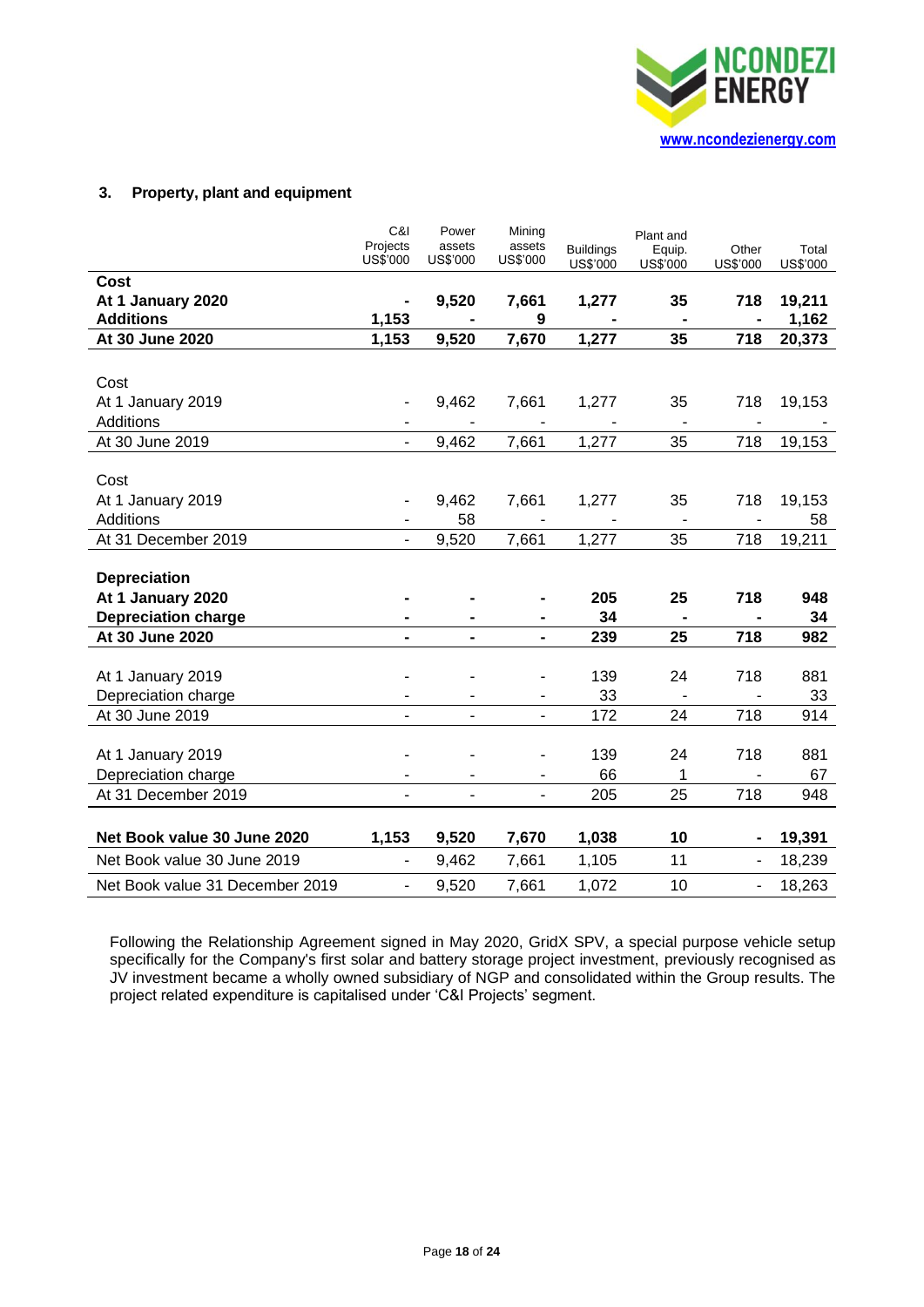

# **4. Loans and borrowings**

|                                                                      | 30 June<br>2020<br><b>Unaudited</b> | 30 June<br>2019<br>Unaudited | 31 December<br>2019<br>Audited |
|----------------------------------------------------------------------|-------------------------------------|------------------------------|--------------------------------|
|                                                                      | <b>US\$'000</b>                     | US\$'000                     | US\$'000                       |
| Short term Ioan (Shareholders Loan)<br>Short term Ioan (Seritza Ltd) | 4,486<br>261                        | 3.793                        | 4,234                          |
| <b>Total Short term loan</b>                                         | 4.747                               | 3,793                        | 4,234                          |

### **Shareholders Loan:**

On 26 November 2019, the Company received "in principle" support from all Lenders to enter a Shareholder Loan restructuring proposal. The Loan term expired on 30 November 2019 with no extensions or restructuring legally agreed as at the end of the period.

The restructuring proposal is set out below:

- Extension on existing terms, including 12% annual interest rate and ability for Lenders to swap debt for equity in part or in full at a conversion price of 10.0p per share
- 12 month extension from the future Restructuring approval date
- A right for Ncondezi to pay off the original principal amount of the Loan along with conversion of all interest into Ncondezi shares on AIM at a 25% to 30% premium to the 30 day VWAP

The restructuring process is currently waiting for completion of key Lender internal approval from AFC, which has incurred delays from the impact of COVID-19. All Lenders, including AFC, indicated in May 2020 that they will not call in the Loan whilst the Restructuring is being finalised.

The Restructuring is subject to the Lenders agreeing to the documentation and the necessary related party transaction process being completed by the Company's Independent Directors.

At the end of the period the Shareholders Loan was valued at US\$4.5 million (H1 2019: US\$4.2 million) including 12% annual interest rate applied since the expiring date 26 November 2019.

### **Seritza Loan:**

In 2019 the Company entered into a term loan with Seritza Limited for an unsecured working capital facility of US\$750,000. The working capital facility was made available for drawdown from 1 January 2020 until 30 June 2020 at the Company's election and is repayable within 24 months from first drawdown, unless there is an event of default or the Company elects to prepay the facility.

There was a drawdown on 24 January 2020 of US\$250,000. Further drawdowns were not solicited and the working capital facility expired at the end of the period.

The working capital facility attracted a 10% annual interest charge, payable at maturity or on repayment. During the period the loan accumulated US\$11,000 in interest.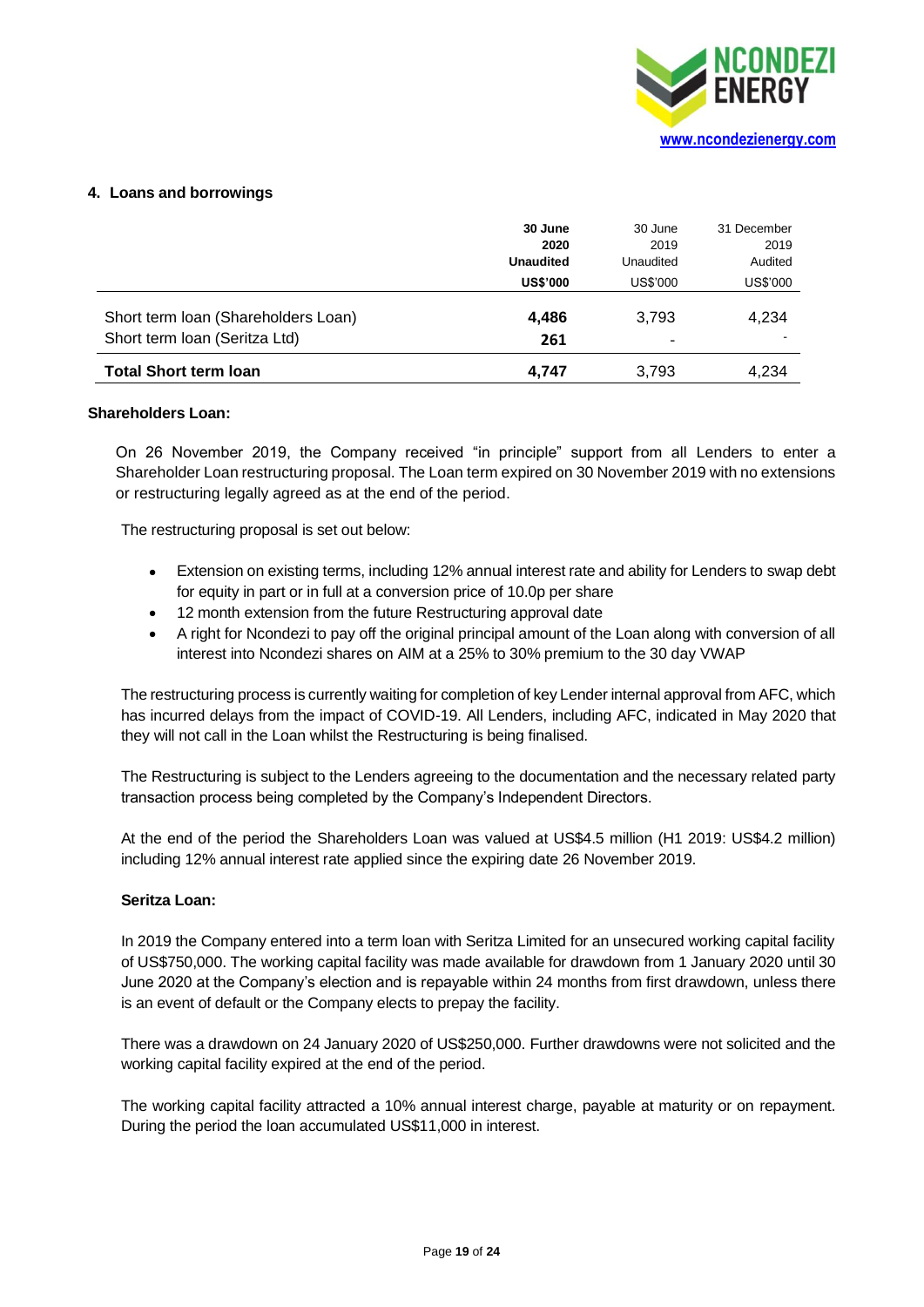

# **5. Share capital**

|                                          | 6 months to<br>30 June<br>2020 | 6 months to<br>30 June<br>2019           | Year ended<br>31 December<br>2019                 |
|------------------------------------------|--------------------------------|------------------------------------------|---------------------------------------------------|
| Number of shares                         | <b>Unaudited</b>               | Unaudited                                | Audited                                           |
| Allotted, called up and fully paid       |                                |                                          |                                                   |
| Ordinary shares of no par value          | 349,127,049                    | 320,349,232                              | 324,993,717                                       |
| <b>Unaudited</b>                         |                                | <b>Shares</b><br>issued<br><b>Number</b> | <b>Share</b><br><b>Capital</b><br><b>US\$'000</b> |
| At 1 January 2020                        |                                | 324,993,717                              | 92,660                                            |
| Issue of shares                          |                                | 24, 133, 332                             | 893                                               |
| Costs associated with issue of shares    |                                |                                          | (335)                                             |
| At 30 June 2020                          |                                | 349,127,049                              | 93,218                                            |
|                                          |                                |                                          |                                                   |
|                                          |                                | <b>Shares</b>                            | Share                                             |
| Unaudited                                |                                | issued                                   | Capital                                           |
|                                          |                                | Number                                   | US\$'000                                          |
| At 1 January 2019                        |                                | 282,299,844                              | 88,796                                            |
| Issue of shares                          |                                | 28,856,060                               | 2,380                                             |
| Issue of shares (exercised share awards) |                                | 1,000,000                                | 98                                                |
| Issue of shares (loan equity conversion) |                                | 7,193,328                                | 935                                               |
| Issue of shares (exercised warrants)     |                                | 1,000,000                                | 108                                               |
| Costs associated with issue of shares    |                                |                                          | (213)                                             |
| At 30 June 2019                          |                                | 320,349,232                              | 92,104                                            |
|                                          |                                |                                          |                                                   |
|                                          |                                | <b>Shares</b>                            | Share                                             |
| Audited                                  |                                | issued                                   | Capital                                           |
|                                          |                                | Number                                   | <b>US\$'000</b>                                   |
| At 1 January 2019                        |                                | 282,299,844                              | 88,796                                            |
| Issue of shares                          |                                | 28,856,060                               | 2,380                                             |
| Issue of shares (exercised share awards) |                                | 1,000,000                                | 98                                                |
| Issue of shares (loan equity conversion) |                                | 10,337,813                               | 1,344                                             |
| Issue of shares (exercised warrants)     |                                | 2,500,000                                | 255                                               |
| <b>Issue costs</b>                       |                                |                                          | (213)                                             |

At 31 December 2019 324,993,717 92,660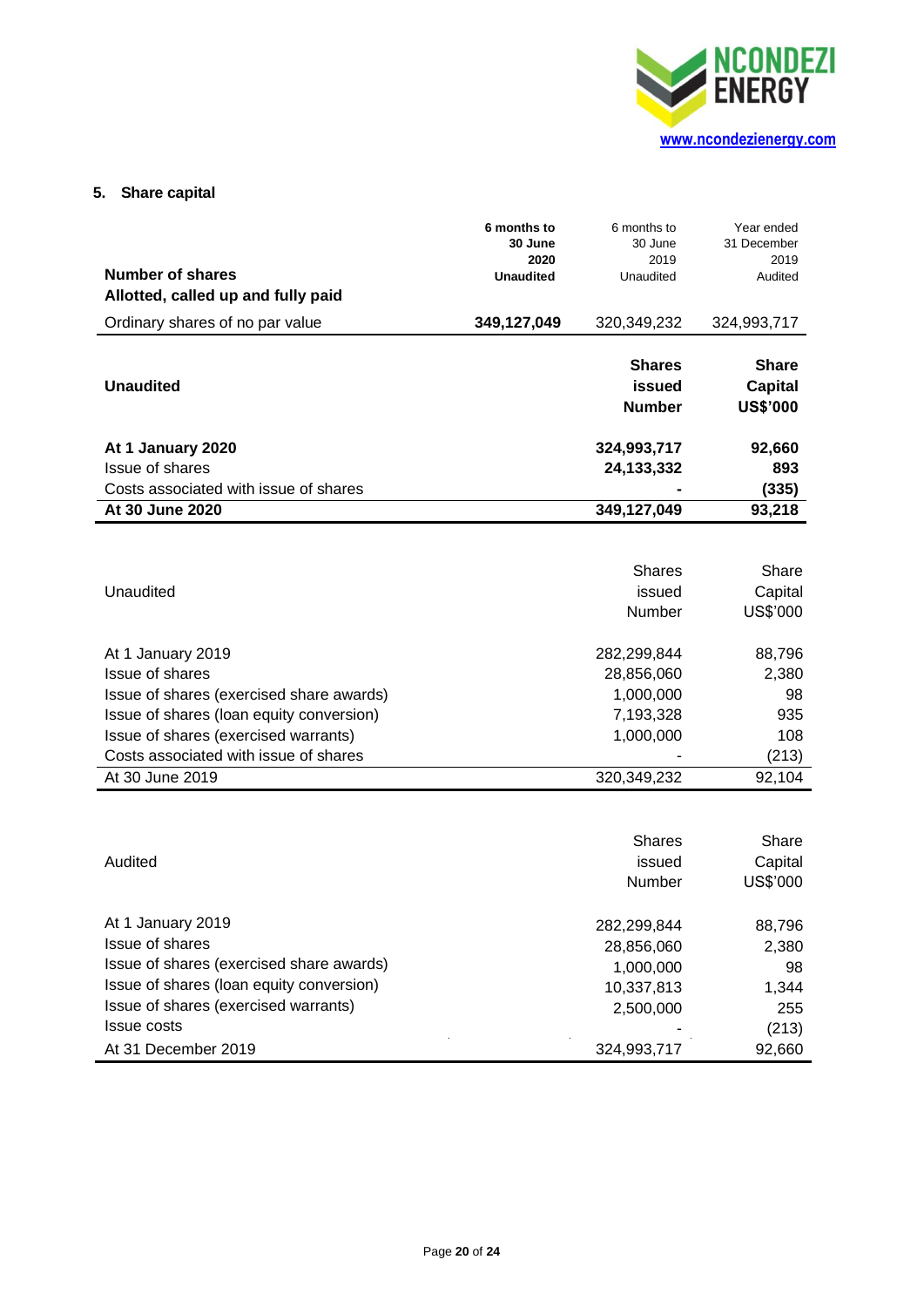

# **6. Derivative financial liability**

|                 | 6 months to      | 6 months to | Year ended  |
|-----------------|------------------|-------------|-------------|
|                 | 30 June          | 30 June     | 31 December |
|                 | 2020             | 2019        | 2019        |
|                 | <b>Unaudited</b> | Unaudited   | Audited     |
| Warrants        | 250              | 108         | 30          |
| Loan derivative | $\blacksquare$   | 531         | -           |
|                 | 250              | 639         | 30          |

### **Warrants**

During the period 1,520,000 warrants issued in June 2018, expired. The remaining fair value of US\$30,135 was derecognised through the profit and loss.

On 29 May 2020 2,166,666 warrants at subscription price of 3.0 pence per share and 21,666,666 warrants at subscription price of 6.0 pence per share were issued to investors. The warrants have an exercise period of 2 years from 29 May 2020. The warrants are classified at fair value through profit and loss as the functional currency of the Company is US Dollars and the exercise price is set in GBP.

The fair value on the grant date and reporting date were determined using the Black Scholes Model. The fair value was based on the following assumptions:

| Share Price $(E)$          | $0.03$ and $0.06$ |
|----------------------------|-------------------|
| <b>Expected volatility</b> | 75%               |
| Options life (years)       |                   |
| <b>Expected dividends</b>  |                   |
| Risk free rate             | 0.74%             |

The fair value of the 2,166,666 warrants on the grant date was US\$39,953. On initial recognition the warrants' cost was deducted from share capital balance as it represents the cost of issuing shares. Subsequent changes in the fair value of the warrants are recognised through profit or loss. The warrants were valued at US\$38,832 at the end of the period with the change of fair value of US\$1,121 recognised through profit or loss.

The fair value of the 21,666,666 warrants on the grant date was US\$220,081. On initial recognition the warrants' cost was deducted from share capital balance as it represents the cost of issuing shares. Subsequent changes in the fair value of the warrants are recognised through profit or loss. The warrants were valued at US\$211,184 at the end of the period with the change of fair value of US\$8,896 recognised through profit or loss.

The warrants have been deemed to be Level 2 liabilities under the fair value hierarchy.

### **7. Share based payments**

During the period there has nt been new issue of share options. The total number of options outstanding for the period is 31,930,854 (2019:11,996,906) out of which 16,362,685 (2019: 11,996,906) had vested and were exercisable.

The fair value of the equity instrument was measured using the Black-Scholes model. The expected life used in the model was adjusted, based on management's best estimate, for the effects of non-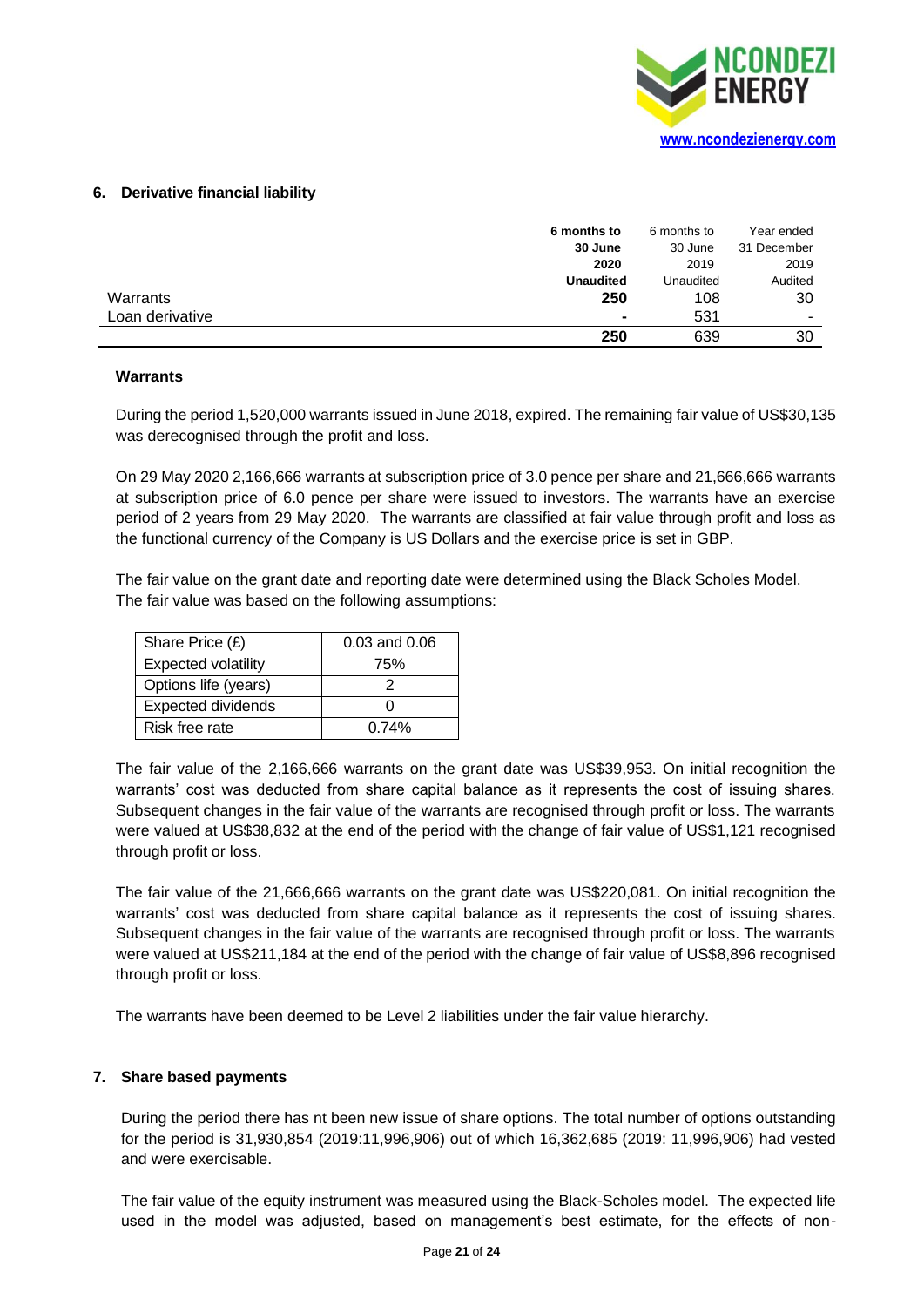

transferability, exercise restrictions and behavioural considerations. A share base payment charge of US\$174,000 (H1 2019: US\$252,000) was recognised in period in relation to these options.

# **8. Related party transactions**

Parties are considered to be related if one party has the ability to control the other party, is under common control, or can exercise significant influence over the other party in making financial and operational decisions. In considering each possible related party relationship, attention is directed to the substance of the relationship, not merely the legal form.

### *Shareholders Loan*

In relation to the Shareholder Loan as at 30 June 2020 US\$1,415,000 (H1 2019: US\$1,300,000) is due to a Trust of which Non-Executive Chairman, Michael Haworth is a potential beneficiary and US\$136,000 (H1 2019: US\$123,000) to Executive Director Hanno Pengilly.

# *Hanno Pengilly – Executive Director of Ncondezi Energy Limited - Director of Herne Capital (Pty) Ltd ("HCL")*

During the period US\$102,000 (H1 2019: US\$120,000) was paid by the Company to HCL in respect of services provided by Hanno Pengilly. There was outstanding US\$18,000 deferred fees balance at the end of the period (H1 2019: US\$nil).

HCL provides leadership on key corporate activities such as capital raising, reporting and press releases and investor relations strategy.

# *Working Capital Facility*

The Company put in place a US\$750,000 working capital facility in October 2019. The facility was provided by a company owned by a trust of which CEO, Hanno Pengilly, is a potential beneficiary. As at the end of the period, US\$250,000 drawndown had been drawndown. The remaining facility of US\$500,000 expired at the end of June 2020.

# *Aman Sachdeva – Non-Executive Director of Ncondezi Energy Limited - CEO of Synergy Consulting Inc.*

During the period US\$94,000 (H1 2019: US\$85,000) was paid by the Company to Synergy Consulting Inc. in respect of services provided by Synergy. At end of the period the outstanding balance was US\$nil (H1 2019: US\$nil).

Synergy is a global independent consultancy specialising in infrastructure advisory and project finance, and has experience in achieving financial closure for deals worth approx. US\$25 billion and M&A advisory for deals worth US\$5.0 billion.

# **9. Events after the reporting period**

- On 8 July 2020 a total of 568,000 nil value subscription price share options vested at grant on 25 May 2018 were exercised. Following this 568,000 new ordinary shares of no par value were issued.
- On 3 August 2020 the Company announced the submission of the Transmission Integration Study to EDM.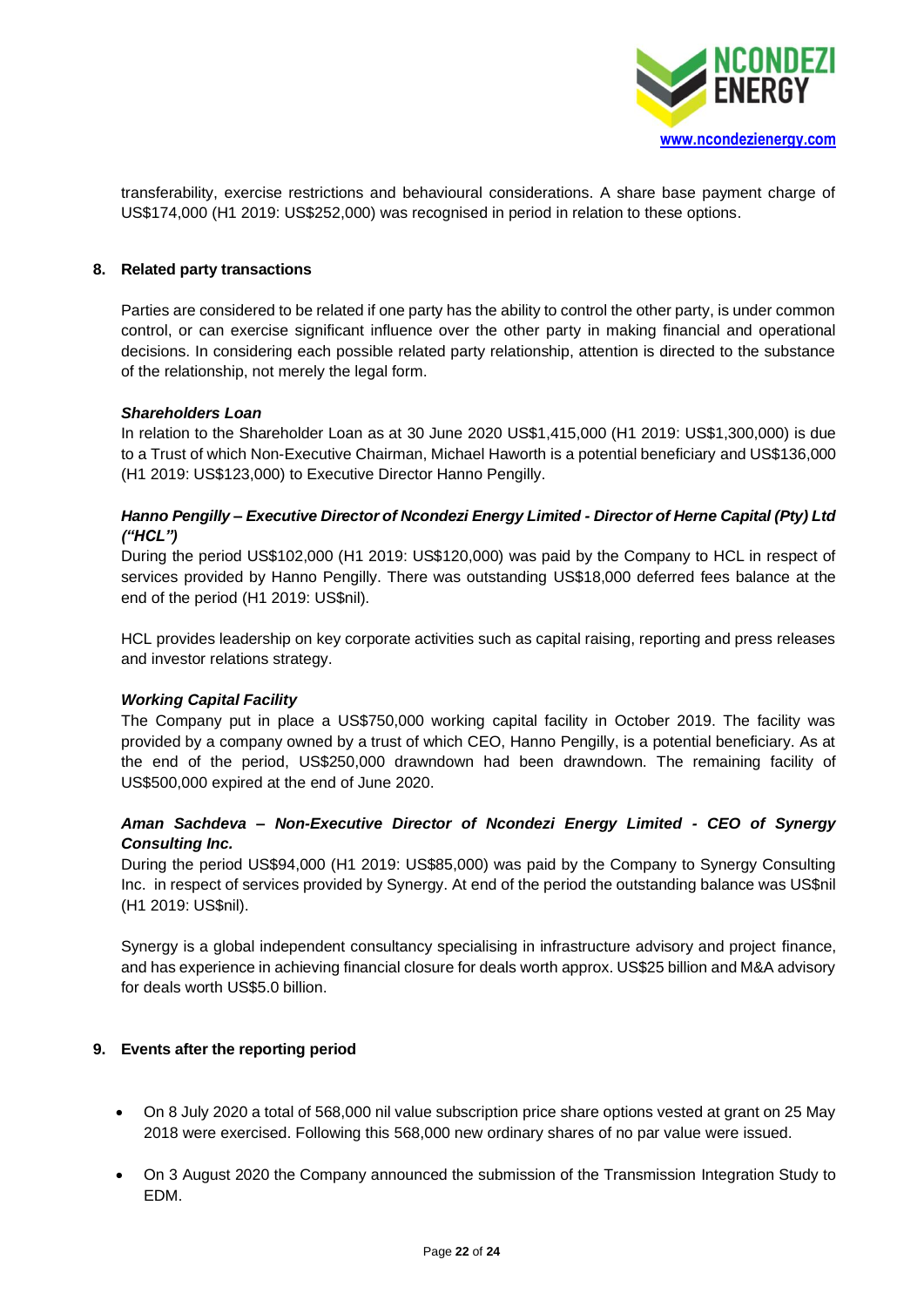

- On 28 August 2020 the Company announced it has signed a SHA TS with CMEC.
- *On 22 September 2020 GE announced their intention to exit the new build coal power market.*
- *On 28 September 2020 the Company confirmed it has not received any notice of change to the JDA signed in July 2019.*
- *On 29 September 2020 the completed third party historical audit was submitted to CMEC for review.*